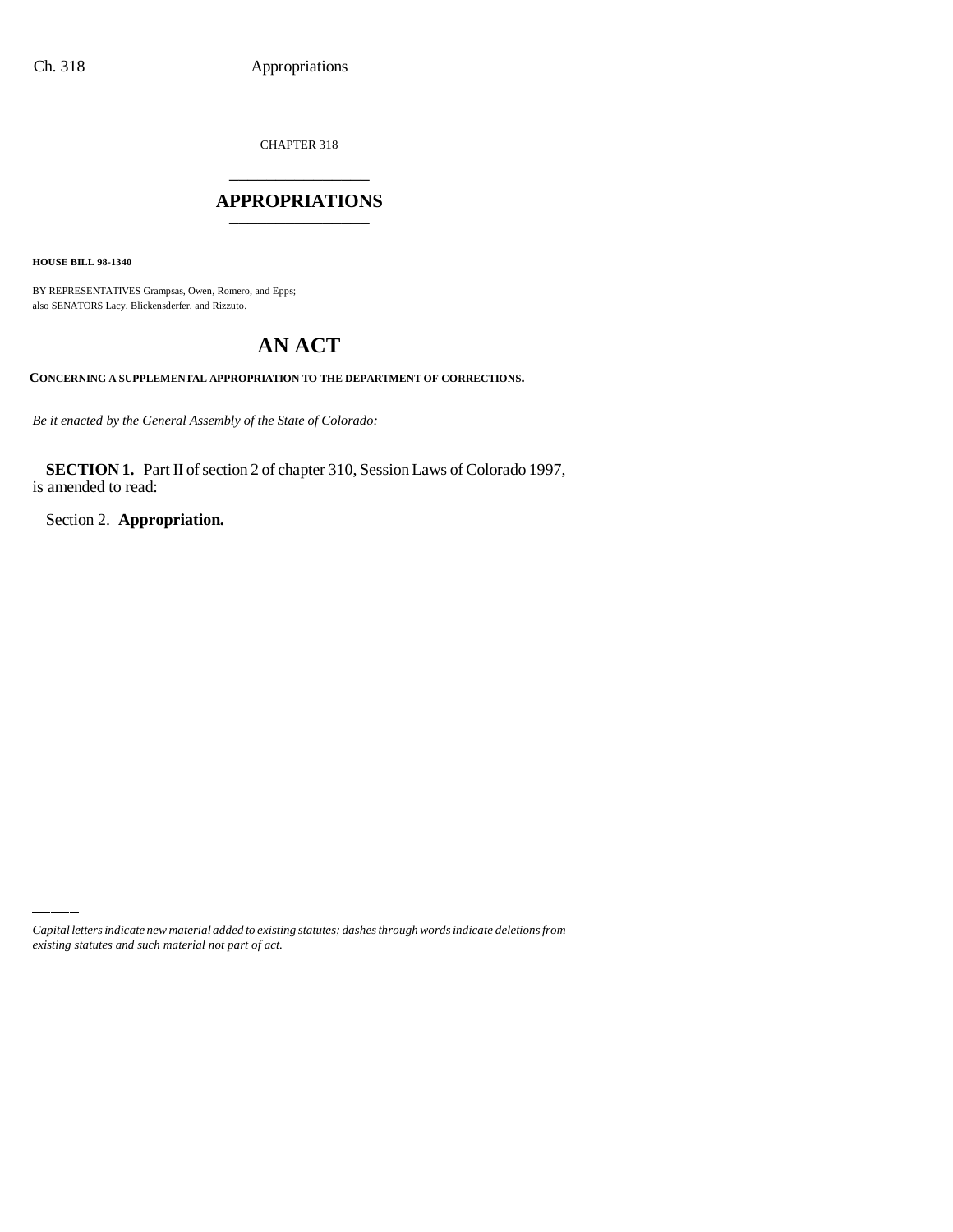|                 |              |             |                | <b>APPROPRIATION FROM</b> |               |              |
|-----------------|--------------|-------------|----------------|---------------------------|---------------|--------------|
|                 |              |             | <b>GENERAL</b> |                           | <b>CASH</b>   |              |
| ITEM &          |              | GENERAL     | <b>FUND</b>    | <b>CASH</b>               | <b>FUNDS</b>  | FEDERAL      |
| <b>SUBTOTAL</b> | <b>TOTAL</b> | <b>FUND</b> | <b>EXEMPT</b>  | <b>FUNDS</b>              | <b>EXEMPT</b> | <b>FUNDS</b> |
|                 |              |             |                |                           |               |              |

#### **PART II DEPARTMENT OF CORRECTIONS**

#### **(1) MANAGEMENT**

### **(A) Executive Director's Office Subprogram5, 6**

| <b>Personal Services</b>   | 3,396,356  | 3,370,136    |                     | $26,220(T)^a$         |
|----------------------------|------------|--------------|---------------------|-----------------------|
|                            | 3,494,394  | 3,468,174    |                     |                       |
|                            |            | $(57.0$ FTE) |                     | $(1.0$ FTE)           |
|                            |            | $(59.0$ FTE) |                     |                       |
| Health, Life, and Dental   | 8,081,752  | 7,764,427    | $22.761^b$          | 294.564 <sup>c</sup>  |
| Short-term Disability      | 229,289    | 216,889      | 1.179 <sup>b</sup>  | $11,221$ <sup>c</sup> |
| Salary Survey, Anniversary |            |              |                     |                       |
| Increases, and Shift       |            |              |                     |                       |
| Differential               | 10,715,996 | 10,487,928   | $22,467^{\rm b}$    | $205,601^{\circ}$     |
| Workers' Compensation      | 7,682,224  | 7,382,617    | 30,729 <sup>b</sup> | 268,878 <sup>c</sup>  |
| <b>Operating Expenses</b>  | 426,629    | 426,629      |                     |                       |
| Legal Services for 12,153  |            |              |                     |                       |
| hours                      | 583,330    | 560,581      | $2,333^b$           | $20,416^{\circ}$      |
|                            | 665,075    | 642.326      |                     |                       |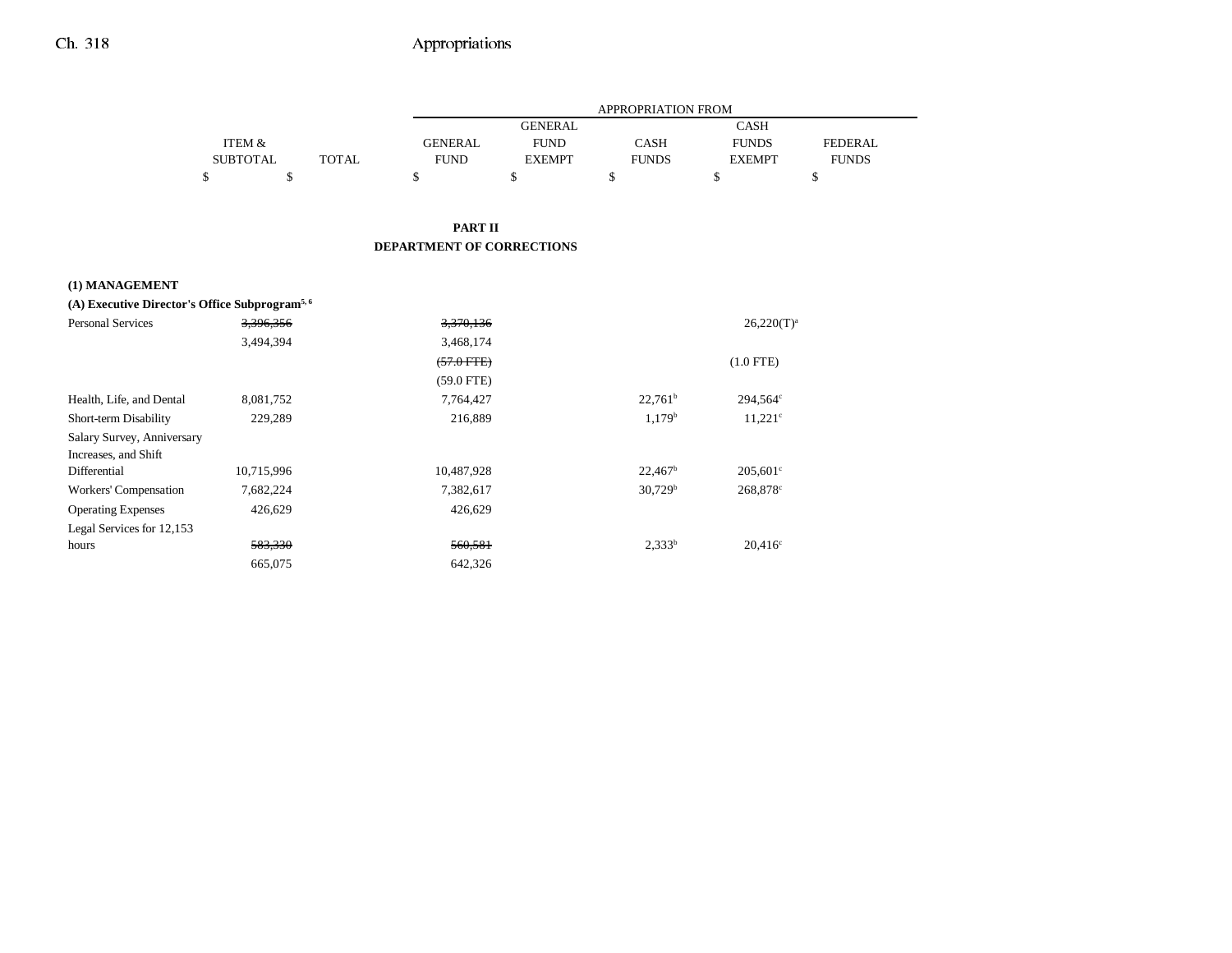| Payment to Risk         |                       |           |                    |                   |
|-------------------------|-----------------------|-----------|--------------------|-------------------|
| Management and Property |                       |           |                    |                   |
| Funds                   | 2,117,441             | 2,034,861 | 8,470 <sup>b</sup> | $74,110^{\circ}$  |
| <b>Leased Space</b>     | 1,145,174             | 1.044.012 |                    | $101,162^{\circ}$ |
|                         | <del>34,378,191</del> |           |                    |                   |
|                         | 34,557,974            |           |                    |                   |

a This amount shall be from State Victims Assistance and Law Enforcement funds appropriated in the Department of Public Safety, Division of Criminal Justice.

b These amounts shall be from sales revenues earned by the Canteen Operation.

c These amounts shall be from sales revenues earned by Correctional Industries.

#### **(B) Jail Backlog Subprogram**

| 260,800     |            |           |
|-------------|------------|-----------|
| $(6.0$ FTE) |            |           |
| 182,205     |            |           |
|             |            |           |
| 9,836,584   |            |           |
| 9,870,851   |            |           |
|             |            |           |
|             |            |           |
| 35,873,240  |            |           |
| 41,391,663  |            |           |
| 46,152,829  | 40,859,515 | 5,293,314 |
| 51,705,519  | 46,412,205 |           |
|             |            |           |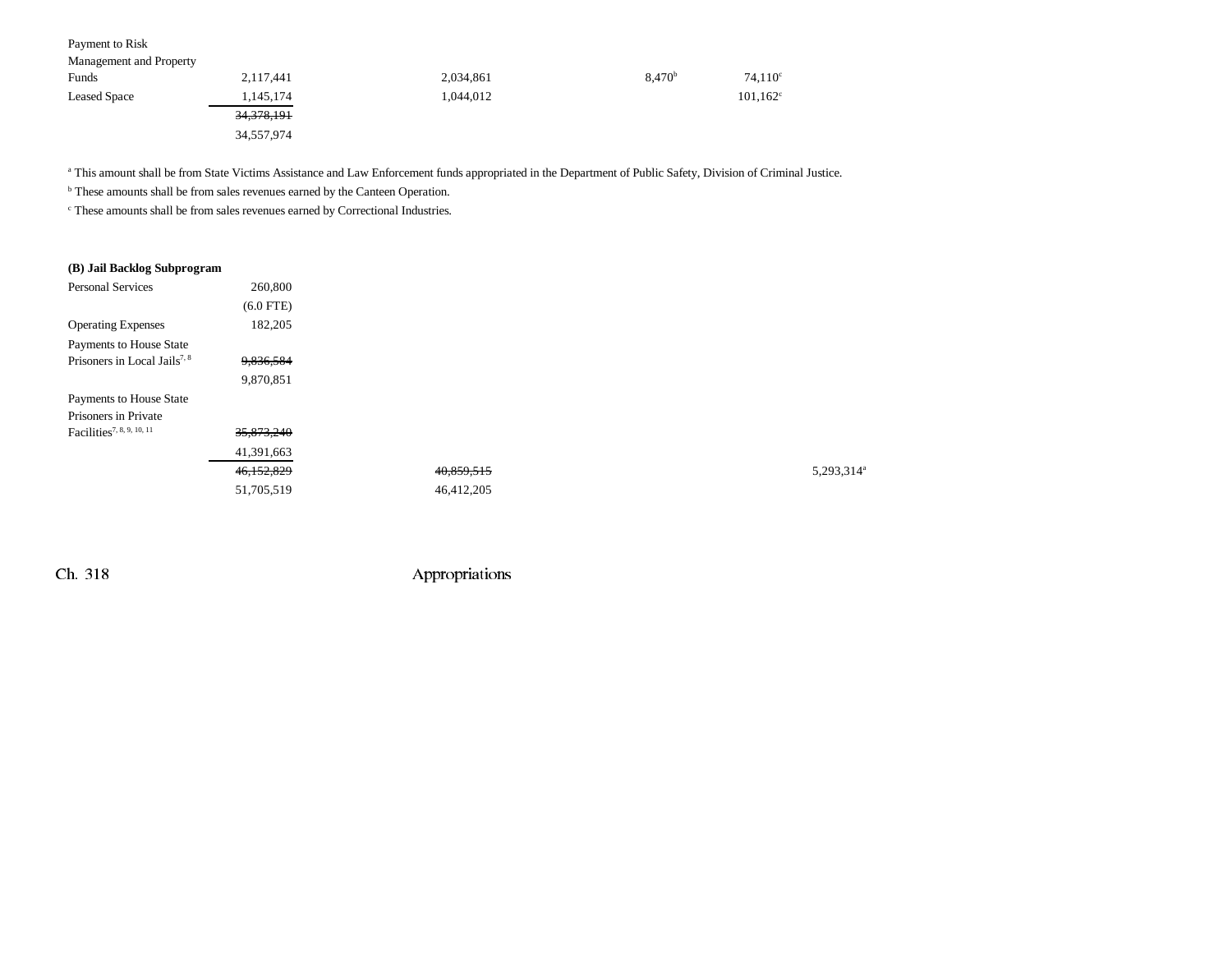|                 |       |                |               | APPROPRIATION FROM |               |                |
|-----------------|-------|----------------|---------------|--------------------|---------------|----------------|
|                 |       |                | GENERAL       |                    | CASH          |                |
| ITEM &          |       | <b>GENERAL</b> | <b>FUND</b>   | CASH               | <b>FUNDS</b>  | <b>FEDERAL</b> |
| <b>SUBTOTAL</b> | TOTAL | <b>FUND</b>    | <b>EXEMPT</b> | <b>FUNDS</b>       | <b>EXEMPT</b> | <b>FUNDS</b>   |
| \$              |       |                |               |                    |               |                |

<sup>a</sup> This amount shall be from a federal reimbursement for housing illegal aliens that is anticipated to be awarded in the 1997-98 fiscal year and is subject to appropriation by the General Assembly.

|                                          |           | 80,531,020 |           |                      |
|------------------------------------------|-----------|------------|-----------|----------------------|
|                                          |           | 86,263,493 |           |                      |
|                                          |           |            |           |                      |
| (2) INSTITUTIONS                         |           |            |           |                      |
| $(A)$ Utilities Subprogram <sup>12</sup> | 6,364,701 |            | 5,921,061 | 443,640              |
|                                          | 7,295,783 |            | 6,803,540 | 492,243 <sup>a</sup> |
|                                          |           |            |           |                      |

a This amount shall be from sales revenues earned by Correctional Industries.

| (B) Maintenance Subprogram |                      |
|----------------------------|----------------------|
| Personal Services          | 8.551.080            |
|                            | 8.528.362            |
|                            | $(211.8$ FTE)        |
|                            | $(211.1$ FTE)        |
| <b>Operating Expenses</b>  | <del>2.567.719</del> |
|                            | 2.548.597            |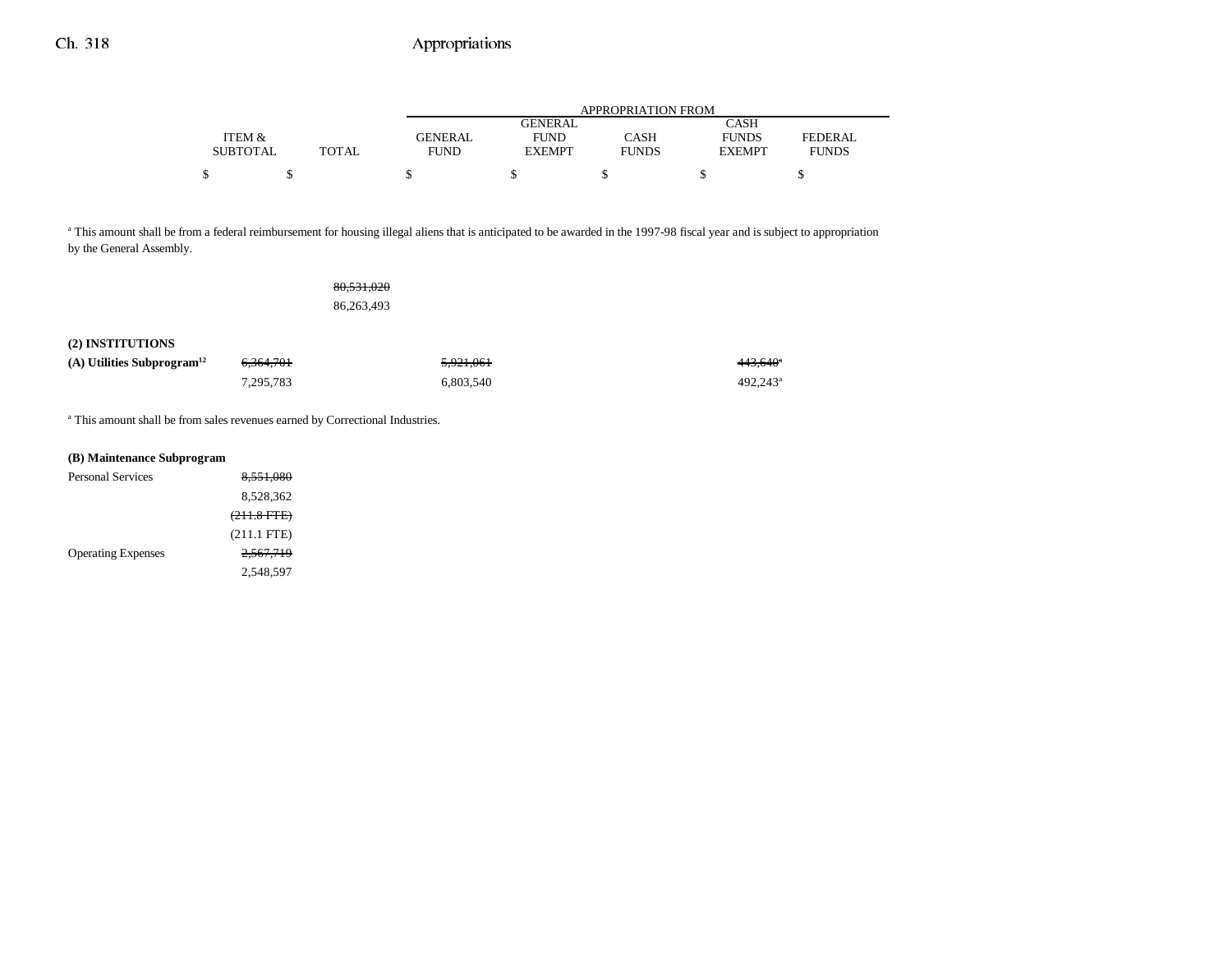| <b>Purchase of Services</b>         | 136,606         |               |        |
|-------------------------------------|-----------------|---------------|--------|
|                                     | 11,255,405      | 11,255,405    |        |
|                                     | 11,213,565      | 11,213,565    |        |
|                                     |                 |               |        |
| (C) Housing and Security Subprogram |                 |               |        |
| <b>Personal Services</b>            | 66,463,426      |               |        |
|                                     | 64,382,188      |               |        |
|                                     | $(1,905.2$ FTE) |               |        |
|                                     | $(1,854.4$ FTE) |               |        |
| <b>Operating Expenses</b>           | 1,072,415       |               |        |
|                                     | 1,056,533       |               |        |
|                                     | 67,535,841      | 67,535,841    |        |
|                                     | 65,438,721      | 65,438,721    |        |
| (D) Food Service Subprogram         |                 |               |        |
| <b>Personal Services</b>            | 6,870,597       | 6,870,597     |        |
|                                     | 6,781,858       | 6,781,858     |        |
|                                     |                 | $(184.5 FTE)$ |        |
|                                     |                 | $(181.7$ FTE) |        |
| <b>Operating Expenses</b>           | 9,232,739       | 9,222,739     | 10,000 |
|                                     | 9,153,241       | 9,077,449     | 75,792 |
| <b>Purchase of Services</b>         | 312,117         | 312,117       |        |
|                                     | 321,717         | 321,717       |        |
|                                     | 16,415,453      |               |        |
|                                     | 16,256,816      |               |        |
|                                     |                 |               |        |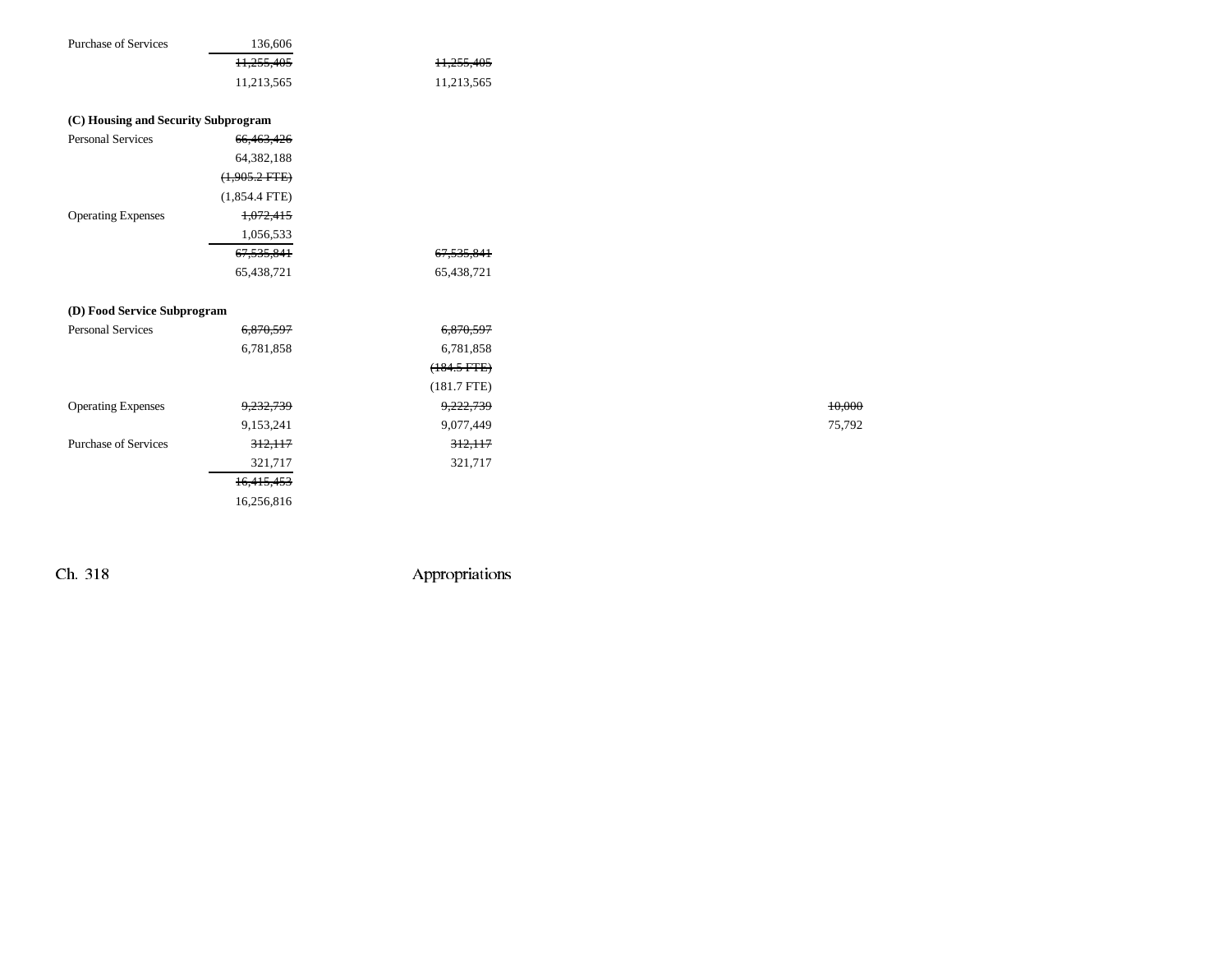|                                                         |                        |              |                |                               | APPROPRIATION FROM |                             |                |
|---------------------------------------------------------|------------------------|--------------|----------------|-------------------------------|--------------------|-----------------------------|----------------|
|                                                         | ITEM &                 |              | <b>GENERAL</b> | <b>GENERAL</b><br><b>FUND</b> | CASH               | <b>CASH</b><br><b>FUNDS</b> | <b>FEDERAL</b> |
|                                                         | <b>SUBTOTAL</b>        | <b>TOTAL</b> | <b>FUND</b>    | <b>EXEMPT</b>                 | <b>FUNDS</b>       | <b>EXEMPT</b>               | <b>FUNDS</b>   |
|                                                         | \$<br>\$               |              | \$             | \$                            | \$                 | \$                          | \$             |
|                                                         |                        |              |                |                               |                    |                             |                |
| (E) Medical Services Subprogram <sup>13</sup>           |                        |              |                |                               |                    |                             |                |
| <b>Personal Services</b>                                | 11,761,417             |              | 11,733,417     |                               | $28,000^a$         |                             |                |
|                                                         | 11,807,110             |              | 11,779,110     |                               |                    |                             |                |
|                                                         |                        |              | $(235.9$ FTE)  |                               | $(0.8$ FTE)        |                             |                |
|                                                         |                        |              | $(237.0$ FTE)  |                               |                    |                             |                |
| <b>Operating Expenses</b>                               | 3,223,213              |              | 3,193,781      |                               |                    | $29,432(T)^{b}$             |                |
|                                                         | 3,175,676              |              | 3,146,244      |                               |                    |                             |                |
| Purchase of Inpatient                                   |                        |              |                |                               |                    |                             |                |
| Services from Other Medical                             |                        |              |                |                               |                    |                             |                |
| Facilities <sup>14</sup>                                | 3,718,505              |              | 3,718,505      |                               |                    |                             |                |
|                                                         | 3,679,008              |              | 3,679,008      |                               |                    |                             |                |
| Purchase of Outpatient                                  |                        |              |                |                               |                    |                             |                |
| Services from Other Medical<br>Facilities <sup>14</sup> | 4,521,135              |              | 4,521,135      |                               |                    |                             |                |
|                                                         | 4,452,282              |              | 4,452,282      |                               |                    |                             |                |
| <b>Service Contracts</b>                                |                        |              | 1,415,168      |                               |                    |                             |                |
|                                                         | 1,415,168<br>1,413,716 |              | 1,413,716      |                               |                    |                             |                |
|                                                         |                        |              |                |                               |                    |                             |                |
|                                                         | 24,639,438             |              |                |                               |                    |                             |                |
|                                                         | 24,527,792             |              |                |                               |                    |                             |                |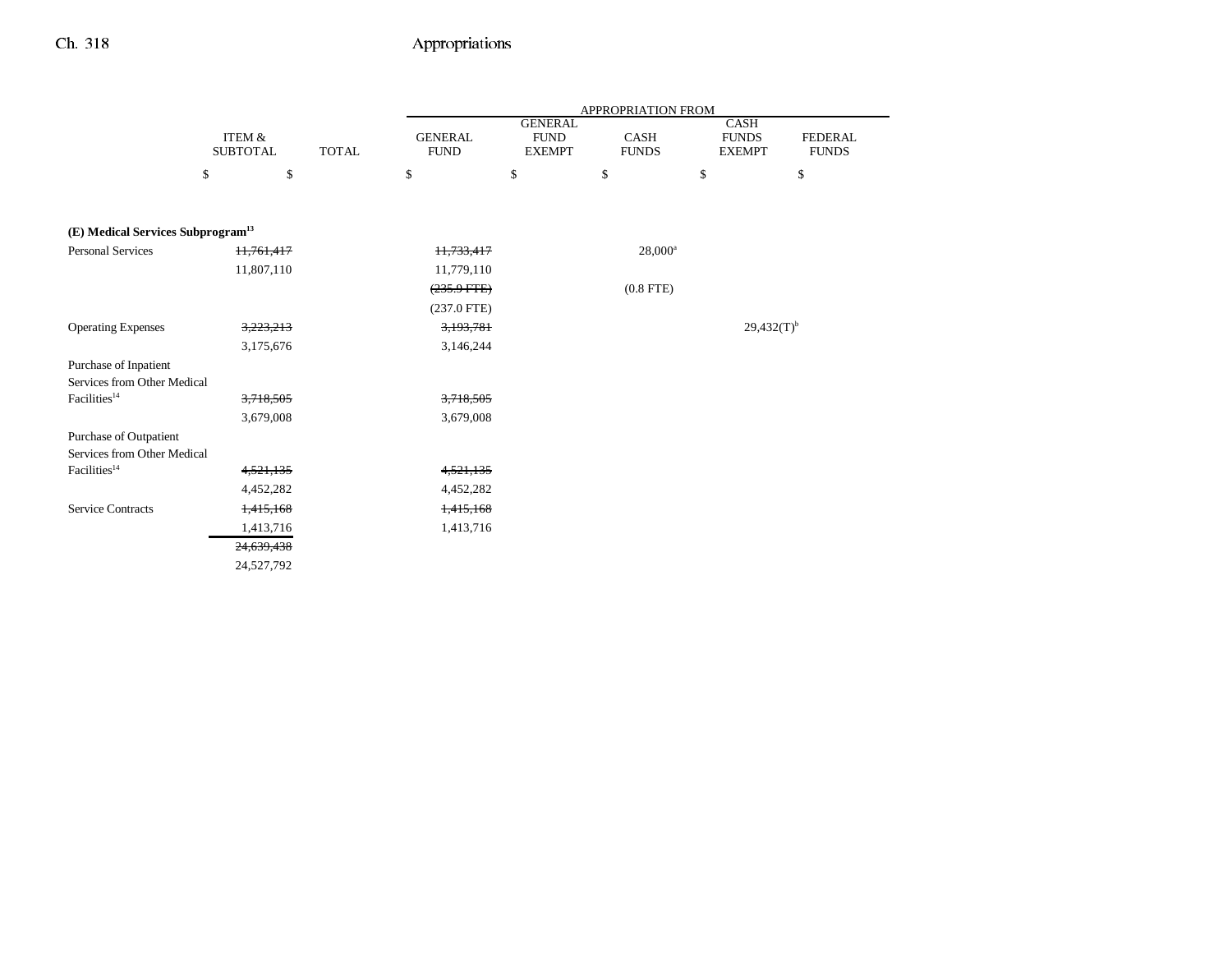<sup>a</sup> This amount shall be from inmate medical fees pursuant to Section 17-1-113, C.R.S.

b This amount shall be from Medicaid funds appropriated in the Department of Health Care Policy and Financing.

### **(F) Laundry Subprogram**

| <b>Personal Services</b>  | 857,176              |           |
|---------------------------|----------------------|-----------|
|                           | 878,440              |           |
|                           | $(22.3 \text{ FFE})$ |           |
|                           | $(22.9$ FTE)         |           |
| <b>Operating Expenses</b> | 802,104              |           |
|                           | 799,037              |           |
|                           | 1,659,280            | 1,659,280 |
|                           | 1,677,477            | 1,677,477 |

### **(G) Superintendents Subprogram**

| <b>Personal Services</b>  | 7,372,885     |                       |
|---------------------------|---------------|-----------------------|
|                           | 7.404.384     |                       |
|                           | $(157.2$ FTE) |                       |
|                           | $(158.4$ FTE) |                       |
| <b>Operating Expenses</b> | 2,497,106     |                       |
|                           | 2,435,387     |                       |
| <b>Contract Services</b>  | 786.677       |                       |
|                           | 823,932       |                       |
| <b>Start-Up Costs</b>     | 287,000       |                       |
|                           | 335,700       |                       |
|                           | 10,943,668    | <del>10.943.668</del> |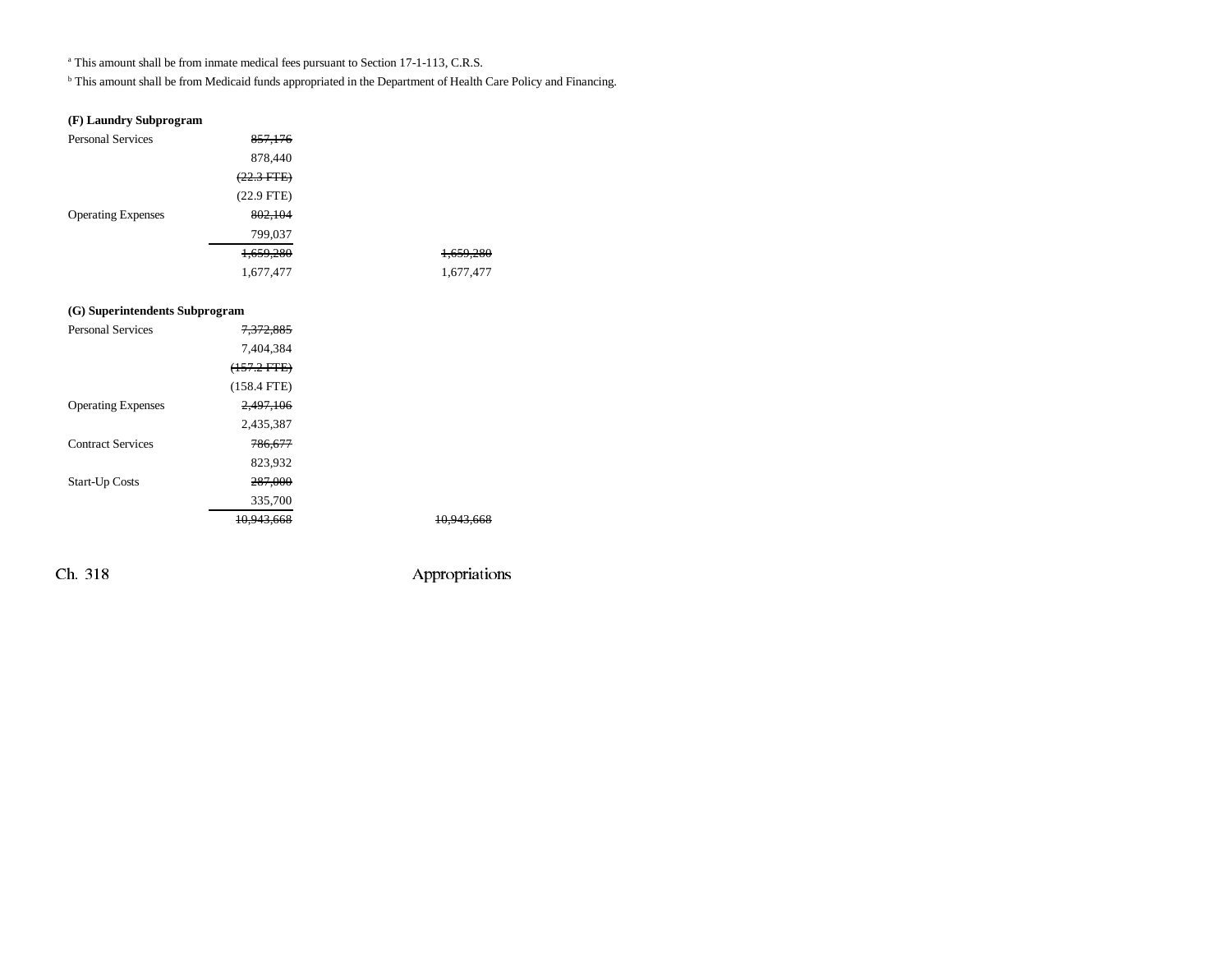|                                      |                           |              | APPROPRIATION FROM            |                                                 |                      |                                       |                                |
|--------------------------------------|---------------------------|--------------|-------------------------------|-------------------------------------------------|----------------------|---------------------------------------|--------------------------------|
|                                      | ITEM &<br><b>SUBTOTAL</b> | <b>TOTAL</b> | <b>GENERAL</b><br><b>FUND</b> | <b>GENERAL</b><br>${\rm FUND}$<br><b>EXEMPT</b> | CASH<br><b>FUNDS</b> | CASH<br><b>FUNDS</b><br><b>EXEMPT</b> | <b>FEDERAL</b><br><b>FUNDS</b> |
|                                      | \$<br>\$                  |              | \$                            | $\$$                                            | $\mathbb{S}$         | \$                                    | $\mathbb{S}$                   |
|                                      | 10,999,403                |              | 10,999,403                    |                                                 |                      |                                       |                                |
| (H) Boot Camp Subprogram             |                           |              |                               |                                                 |                      |                                       |                                |
| <b>Personal Services</b>             | 1,280,347                 |              |                               |                                                 |                      |                                       |                                |
|                                      | $(39.0$ FTE)              |              |                               |                                                 |                      |                                       |                                |
| <b>Operating Expenses</b>            | 61,075                    |              |                               |                                                 |                      |                                       |                                |
|                                      | 1,341,422                 |              | 1,341,422                     |                                                 |                      |                                       |                                |
| (I) Youth Offender System Subprogram |                           |              |                               |                                                 |                      |                                       |                                |
| <b>Personal Services</b>             | 2,976,562                 |              | 2,976,562                     |                                                 |                      |                                       |                                |
|                                      | 3,481,651                 |              | 3,481,651                     |                                                 |                      |                                       |                                |
|                                      |                           |              | $(78.0$ FTE $)$               |                                                 |                      |                                       |                                |
|                                      |                           |              | $(91.2$ FTE)                  |                                                 |                      |                                       |                                |
| <b>Operating Expenses</b>            | 92,433                    |              | 92,433                        |                                                 |                      |                                       |                                |
|                                      | 110,355                   |              | 110,355                       |                                                 |                      |                                       |                                |
| <b>Contract Services</b>             | 94,792                    |              | 94,792                        |                                                 |                      |                                       |                                |
| <b>Residential Contract</b>          |                           |              |                               |                                                 |                      |                                       |                                |
| Services                             | 7,332,120                 |              | 7,332,120                     |                                                 |                      |                                       |                                |
|                                      | 6,116,766                 |              | 6,116,766                     |                                                 |                      |                                       |                                |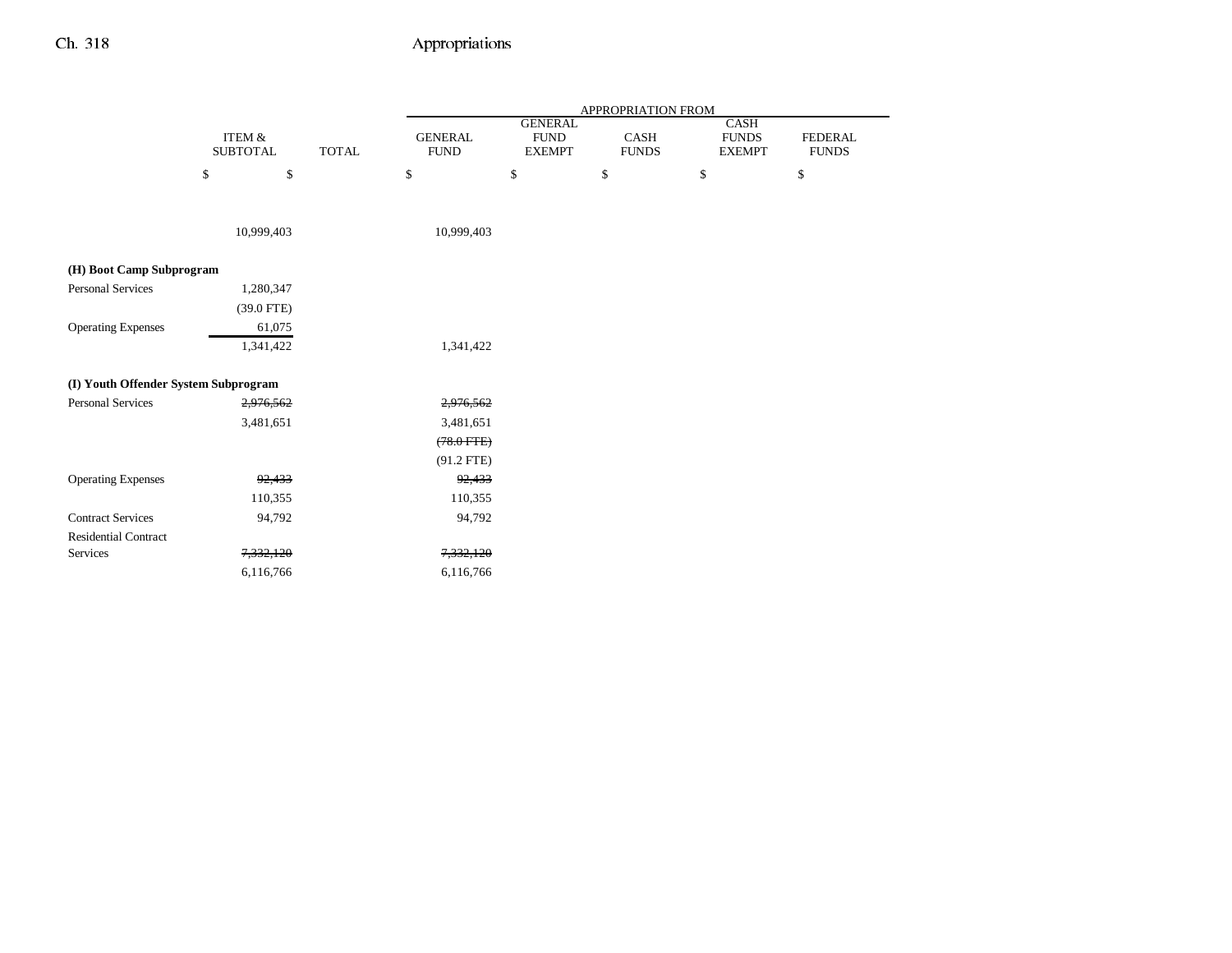| <b>PURCHASE OF SERVICES</b> | 52,853     | 52,853  |               |
|-----------------------------|------------|---------|---------------|
| Youth Offender System       |            |         |               |
| Grants                      | 55,271     |         | $55,271(T)^a$ |
| <b>START-UP COSTS</b>       | 221,209    | 221,209 |               |
|                             | 10,551,178 |         |               |
|                             | 10,132,897 |         |               |

<sup>a</sup> This amount shall be from federal Job Training Partnership Act funds appropriated in the Department of Labor and Employment.

### **(J) Case Management Subprogram**

| <b>Personal Services</b>  | 5,797,122     |           |
|---------------------------|---------------|-----------|
|                           | 7,063,616     |           |
|                           | $(133.8 FTE)$ |           |
|                           | $(162.8$ FTE) |           |
| <b>Operating Expenses</b> | 27,529        |           |
|                           | 79,048        |           |
|                           | 5,824,651     | 5,824,651 |
|                           | 7,142,664     | 7,142,664 |

### **(K) Mental Health Subprogram**

| <b>Personal Services</b>         | <del>2.460.739</del> |  |
|----------------------------------|----------------------|--|
|                                  | 2,454,166            |  |
|                                  | $(42.3$ FTE)         |  |
|                                  | $(42.2$ FTE)         |  |
| <b>Operating Expenses</b>        | 29,304               |  |
|                                  | 29,337               |  |
| <b>Medical Contract Services</b> | 530.255              |  |
|                                  |                      |  |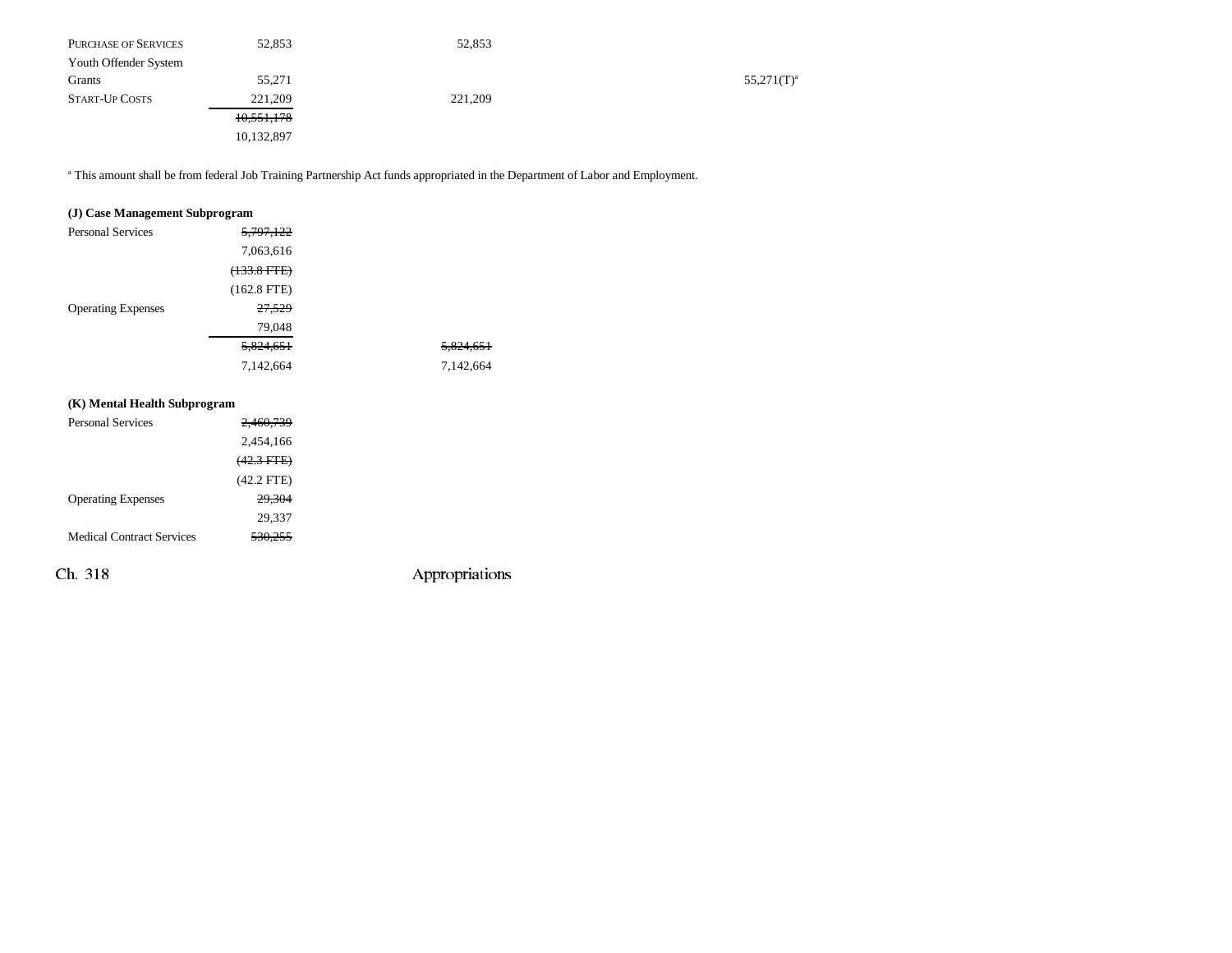|                           |                           |              |                               |                                                | APPROPRIATION FROM   |                                       |                                |
|---------------------------|---------------------------|--------------|-------------------------------|------------------------------------------------|----------------------|---------------------------------------|--------------------------------|
|                           | ITEM &<br><b>SUBTOTAL</b> | <b>TOTAL</b> | <b>GENERAL</b><br><b>FUND</b> | <b>GENERAL</b><br><b>FUND</b><br><b>EXEMPT</b> | CASH<br><b>FUNDS</b> | CASH<br><b>FUNDS</b><br><b>EXEMPT</b> | <b>FEDERAL</b><br><b>FUNDS</b> |
|                           | \$<br>\$                  |              | \$                            | \$                                             | \$                   | \$                                    | \$                             |
|                           |                           |              |                               |                                                |                      |                                       |                                |
|                           | 522,479                   |              |                               |                                                |                      |                                       |                                |
|                           | 3,020,298                 |              | 3,020,298                     |                                                |                      |                                       |                                |
|                           | 3,005,982                 |              | 3,005,982                     |                                                |                      |                                       |                                |
| (L) Inmate Pay            |                           |              |                               |                                                |                      |                                       |                                |
| Subprogram                | 1,669,246                 |              | 1,669,246                     |                                                |                      |                                       |                                |
|                           | 1,648,574                 |              | 1,648,574                     |                                                |                      |                                       |                                |
| (M) San Carlos Subprogram |                           |              |                               |                                                |                      |                                       |                                |
| Personal Services         | 9,736,239                 |              |                               |                                                |                      |                                       |                                |
|                           | $(223.4$ FTE)             |              |                               |                                                |                      |                                       |                                |
| <b>Operating Expenses</b> | 247,608                   |              |                               |                                                |                      |                                       |                                |
|                           | 239,608                   |              |                               |                                                |                      |                                       |                                |
| <b>Service Contracts</b>  | 565,950                   |              |                               |                                                |                      |                                       |                                |
|                           | 10,549,797                |              | 10,549,797                    |                                                |                      |                                       |                                |
|                           | 10,541,797                |              | 10,541,797                    |                                                |                      |                                       |                                |

### **(N) Legal Access Subprogram**

Personal Services 589,719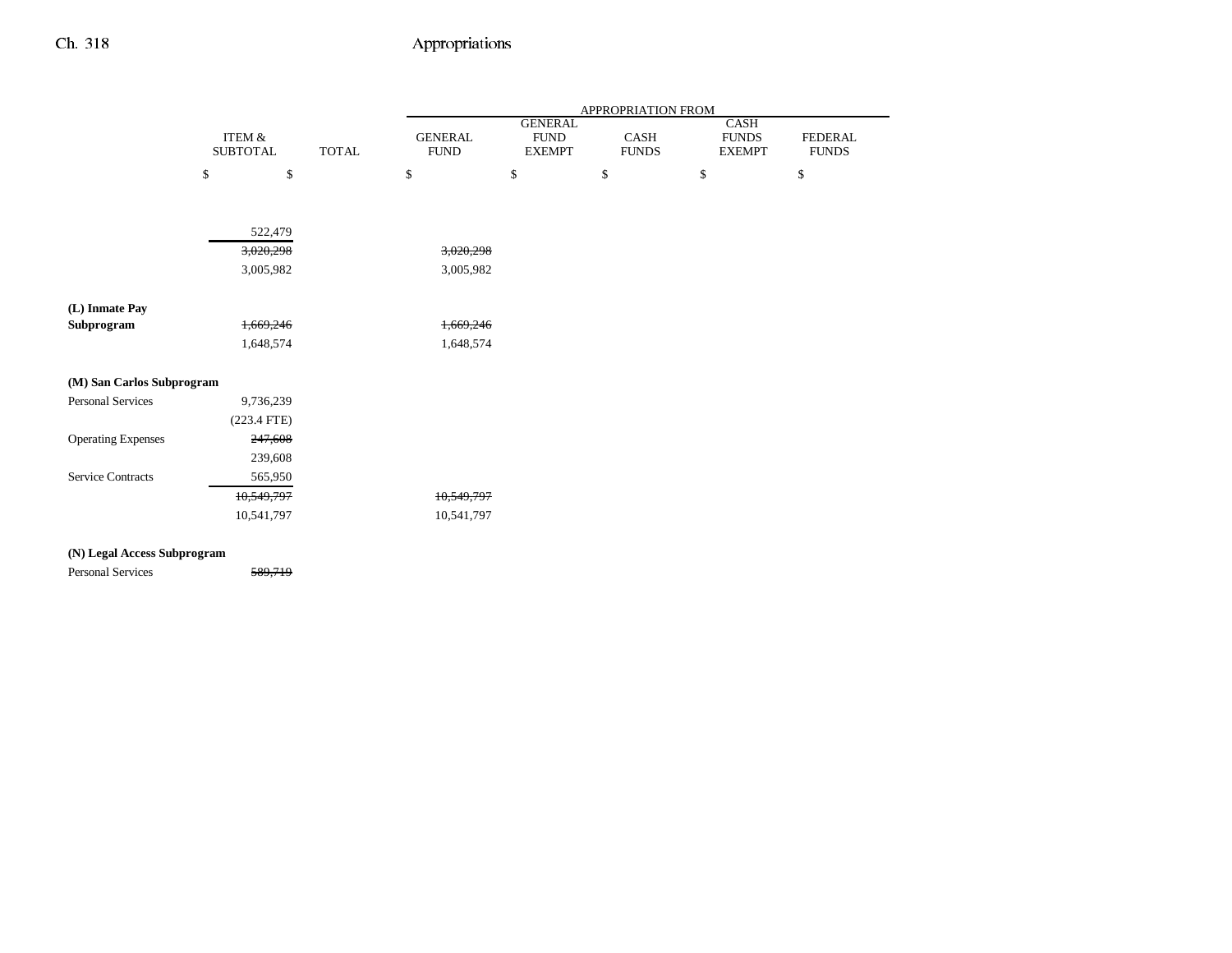|                                    | 588,197      |              |                       |                           |
|------------------------------------|--------------|--------------|-----------------------|---------------------------|
|                                    | $(10.4$ FTE) |              |                       |                           |
| <b>Operating Expenses</b>          | 202,877      |              |                       |                           |
|                                    | 196,910      |              |                       |                           |
|                                    | 792,596      | 792,596      |                       |                           |
|                                    | 785,107      | 785,107      |                       |                           |
| (O) Dress Out                      |              |              |                       |                           |
| Subprogram                         |              |              |                       |                           |
| <b>Operating Expenses</b>          | 459,194      | 459,194      |                       |                           |
|                                    | 467,519      | 467,519      |                       |                           |
|                                    |              | 173,022,168  |                       |                           |
|                                    |              | 172,475,519  |                       |                           |
| (3) SUPPORT SERVICES               |              |              |                       |                           |
| (A) Business Operations Subprogram |              |              |                       |                           |
| <b>Personal Services</b>           | 4,168,318    | 3,700,528    | $32,527$ <sup>a</sup> | $435,263(T)$ <sup>t</sup> |
|                                    | 4,220,855    | 3,753,065    |                       |                           |
|                                    |              | $(89.4$ FTE) | $(1.0$ FTE)           | $(11.5$ FTE)              |
|                                    |              | $(90.8$ FTE) |                       |                           |
| <b>Operating Expenses</b>          | 230,247      | 230,247      |                       |                           |
|                                    | 4,398,565    |              |                       |                           |
|                                    | 4,451,102    |              |                       |                           |
|                                    |              |              |                       |                           |

<sup>a</sup> This amount shall be from funds collected pursuant to Section 17-2-201(5)(c)(III), C.R.S.

Ch. 318 Appropriations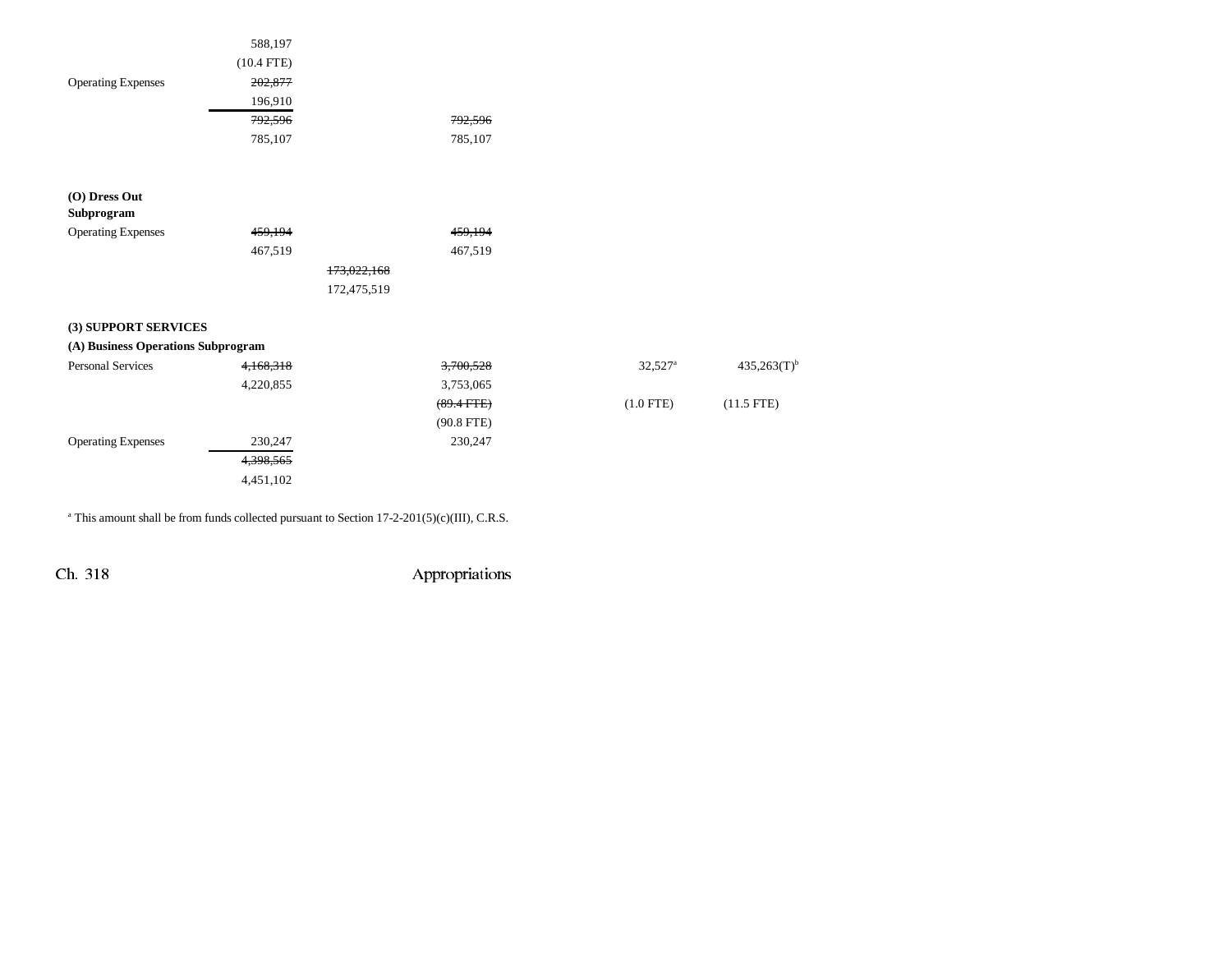|                 |       | APPROPRIATION FROM |               |              |               |              |  |
|-----------------|-------|--------------------|---------------|--------------|---------------|--------------|--|
|                 |       |                    | GENERAL       |              | CASH          |              |  |
| ITEM &          |       | <b>GENERAL</b>     | <b>FUND</b>   | CASH         | <b>FUNDS</b>  | FEDERAL      |  |
| <b>SUBTOTAL</b> | TOTAL | <b>FUND</b>        | <b>EXEMPT</b> | <b>FUNDS</b> | <b>EXEMPT</b> | <b>FUNDS</b> |  |
|                 |       |                    |               |              |               |              |  |

b Of this amount, \$390,809 shall be from sales revenues earned by Correctional Industries and \$44,454 shall be from sales revenues earned by the Canteen Operation. For informational purposes, of the sales revenues earned by Correctional Industries and the Canteen Operation, \$67,417 shall be from statewide indirect cost recoveries and \$367,846 shall be from departmental indirect cost recoveries.

#### **(B) Personnel Subprogram**

| <b>Personal Services</b>         | 671,933              |                      |
|----------------------------------|----------------------|----------------------|
|                                  | $(20.0$ FTE)         |                      |
| <b>Operating Expenses</b>        | 34,575               |                      |
|                                  | 706,508              | 706,508              |
|                                  |                      |                      |
| (C) Offender Services Subprogram |                      |                      |
| <b>Personal Services</b>         | <del>1,103,766</del> |                      |
|                                  | 1,269,715            |                      |
|                                  | $(27.0$ FTE)         |                      |
|                                  | $(33.0$ FTE)         |                      |
| <b>Operating Expenses</b>        | 42,347               |                      |
|                                  | 50,710               |                      |
|                                  | 1,146,113            | <del>1,146,113</del> |
|                                  | 1,320,425            | 1,320,425            |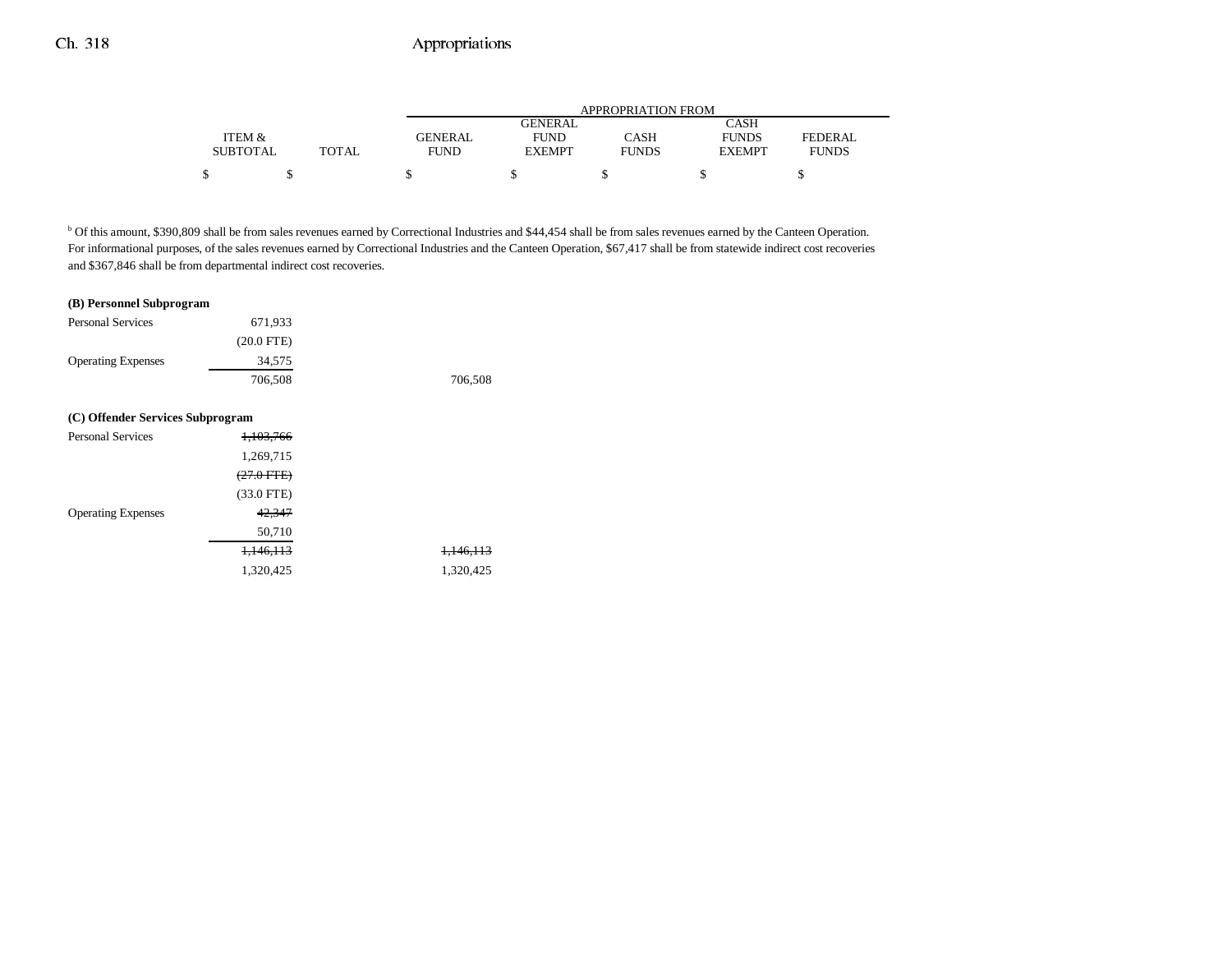#### **(D) Communications Subprogram**

|                               | $\overline{\phantom{a}}$ |         |
|-------------------------------|--------------------------|---------|
| <b>Personal Services</b>      | 284,868                  |         |
|                               | $(6.0$ FTE)              |         |
| <b>Operating Expenses</b>     | 490,733                  |         |
|                               | 775,601                  | 775,601 |
|                               |                          |         |
| (E) Transportation Subprogram |                          |         |
| <b>Personal Services</b>      | 672,475                  |         |
|                               | $(16.6$ FTE)             |         |
| <b>Operating Expenses</b>     | 86,031                   |         |
| Vehicle Lease Payments        | <del>1.527.115</del>     |         |
|                               |                          |         |

| 1,531,056 |           |                     |
|-----------|-----------|---------------------|
| 2,285,621 | 2,236,249 | 49,372 <sup>a</sup> |
| 2,289,562 | 2,240,190 |                     |

a This amount shall be from sales revenues earned by Correctional Industries.

### **(F) Training Subprogram**

| <b>Personal Services</b>  | 088.838               |  |
|---------------------------|-----------------------|--|
|                           | 1,098,747             |  |
|                           | <del>(24.0 FTE)</del> |  |
|                           | $(24.3$ FTE)          |  |
| <b>Operating Expenses</b> | 130.326               |  |
|                           | 138.740               |  |
| Contract Training from    |                       |  |
| <b>Community Colleges</b> | 128,500               |  |
|                           |                       |  |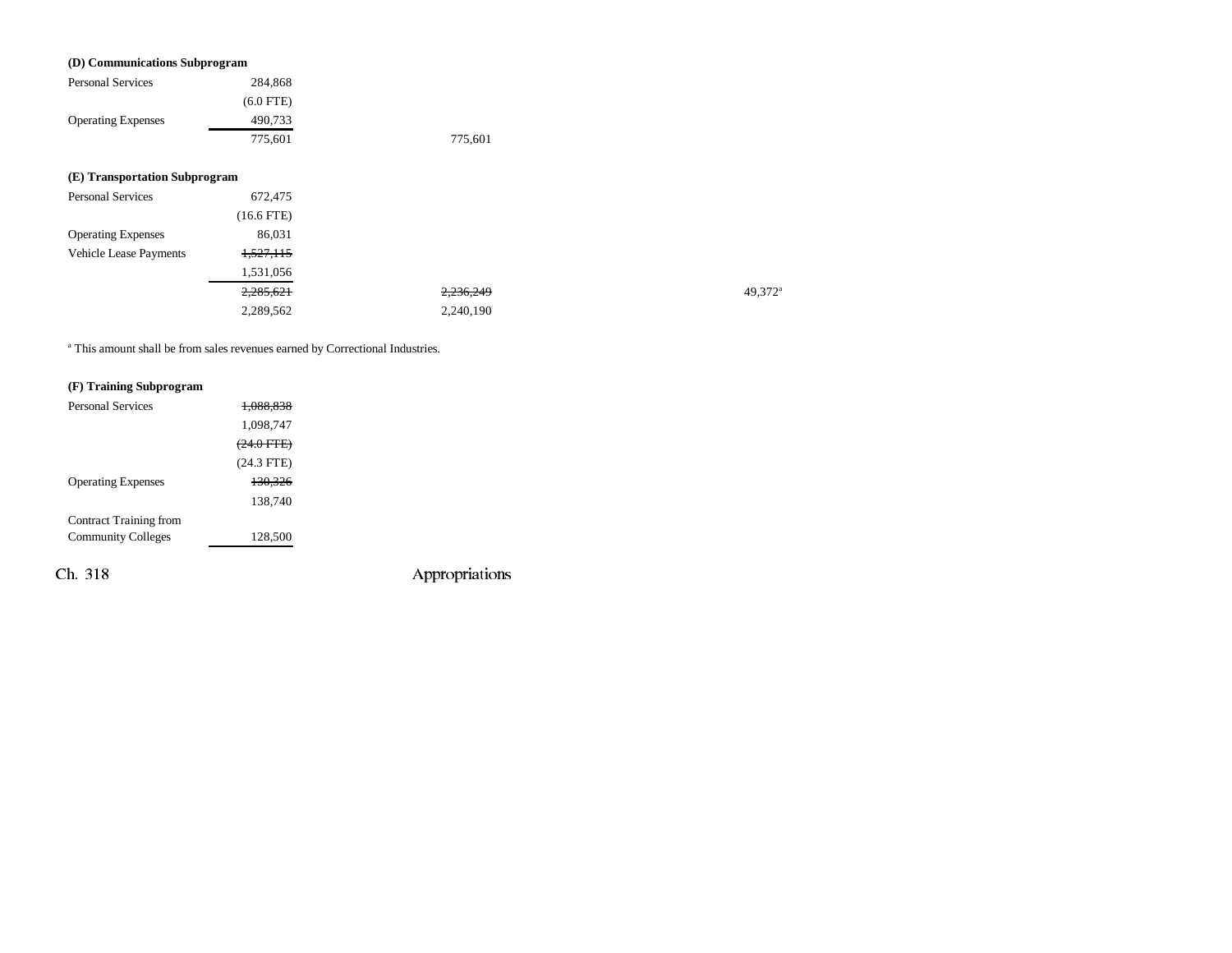|                                    |                                      |              | APPROPRIATION FROM            |                                                |                      |                                              |                                |  |
|------------------------------------|--------------------------------------|--------------|-------------------------------|------------------------------------------------|----------------------|----------------------------------------------|--------------------------------|--|
|                                    | <b>ITEM &amp;</b><br><b>SUBTOTAL</b> | <b>TOTAL</b> | <b>GENERAL</b><br><b>FUND</b> | <b>GENERAL</b><br><b>FUND</b><br><b>EXEMPT</b> | CASH<br><b>FUNDS</b> | <b>CASH</b><br><b>FUNDS</b><br><b>EXEMPT</b> | <b>FEDERAL</b><br><b>FUNDS</b> |  |
|                                    | \$<br>\$                             |              | \$                            | \$                                             | \$                   | \$                                           | \$                             |  |
|                                    |                                      |              |                               |                                                |                      |                                              |                                |  |
|                                    | 1,347,664                            |              | 1,347,664                     |                                                |                      |                                              |                                |  |
|                                    | 1,365,987                            |              | 1,365,987                     |                                                |                      |                                              |                                |  |
| (G) Information Systems Subprogram |                                      |              |                               |                                                |                      |                                              |                                |  |
| <b>Personal Services</b>           | 1,203,310                            |              | 1,203,310                     |                                                |                      |                                              |                                |  |
|                                    | 1,037,361                            |              | 1,037,361                     |                                                |                      |                                              |                                |  |
|                                    |                                      |              | $(26.0$ FTE)                  |                                                |                      |                                              |                                |  |
|                                    |                                      |              | $(20.0$ FTE)                  |                                                |                      |                                              |                                |  |
| <b>Operating Expenses</b>          | 445,029                              |              | 445,029                       |                                                |                      |                                              |                                |  |
|                                    | 436,666                              |              | 436,666                       |                                                |                      |                                              |                                |  |
| Purchase of Services from          |                                      |              |                               |                                                |                      |                                              |                                |  |
| Computer Center                    | 33,205                               |              | 33,205                        |                                                |                      |                                              |                                |  |
| Grants <sup>15</sup>               | 987,041                              |              |                               |                                                |                      | $94,395(T)^a$                                | 892,646 <sup>b</sup>           |  |
|                                    | 2,668,585                            |              |                               |                                                |                      |                                              |                                |  |
|                                    | 2,494,273                            |              |                               |                                                |                      |                                              |                                |  |

<sup>a</sup> This amount shall be from the Department of Public Safety, Division of Criminal Justice.

<sup>b</sup> This amount shall be from federal reimbursement for housing illegal aliens that was awarded and received in the 1996-97 fiscal year and is subject to appropriation by the General Assembly.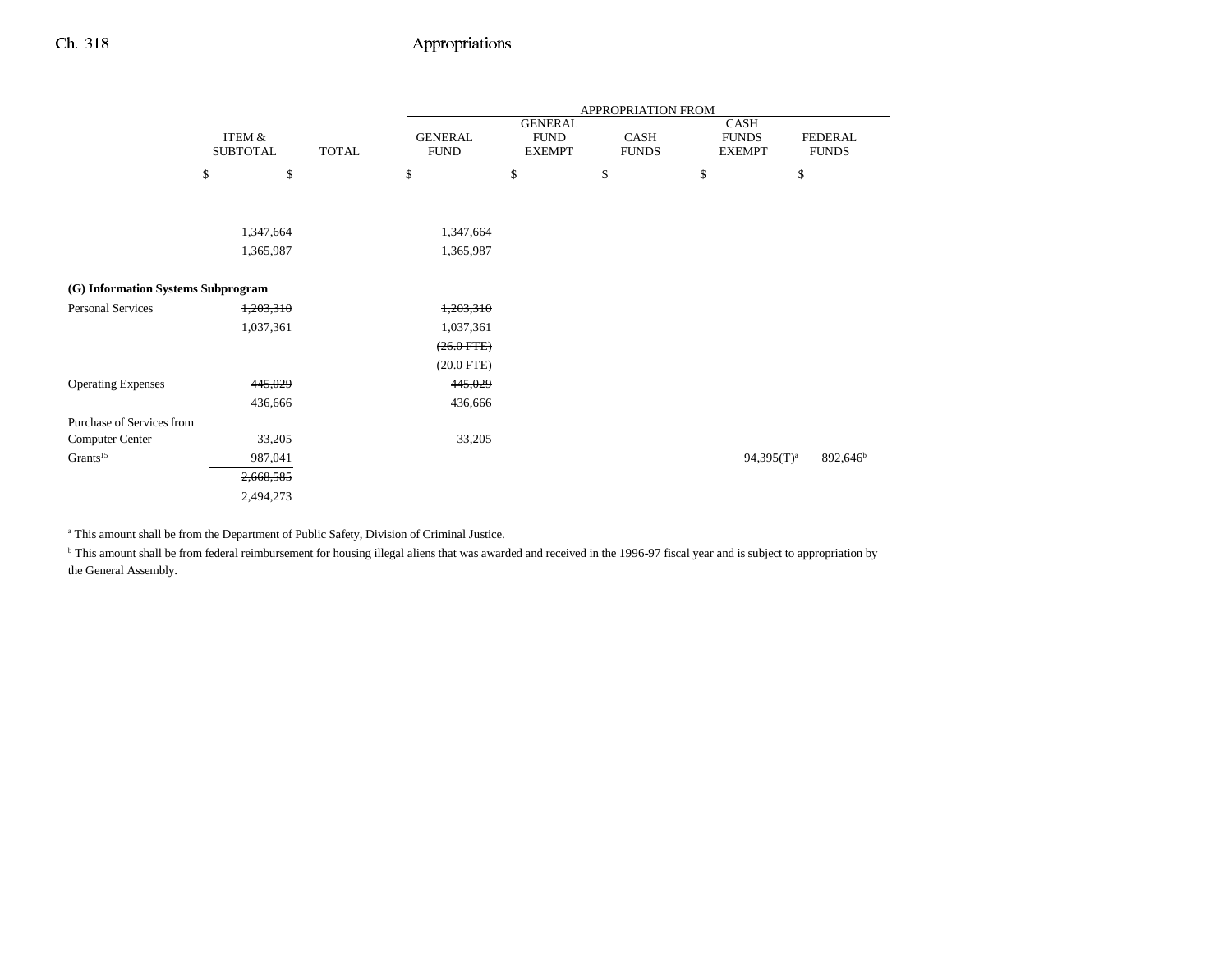| (H) Facility Services Subprogram <sup>16</sup> |                 |            |                 |         |
|------------------------------------------------|-----------------|------------|-----------------|---------|
| <b>Personal Services</b>                       | 1,356,573       |            |                 |         |
|                                                | $(26.6$ FTE)    |            |                 |         |
| <b>Operating Expenses</b>                      | 124,432         |            |                 |         |
|                                                | 1,481,005       |            | 1,481,005       |         |
|                                                |                 | 14,809,662 |                 |         |
|                                                |                 | 14,884,463 |                 |         |
| (4) INMATE                                     |                 |            |                 |         |
| <b>PROGRAMS</b>                                |                 |            |                 |         |
| (A) Labor Subprogram                           |                 |            |                 |         |
| <b>Personal Services</b>                       | 3,028,332       |            |                 |         |
|                                                | 2,939,406       |            |                 |         |
|                                                | $(84.5$ FTE $)$ |            |                 |         |
|                                                | $(81.2$ FTE)    |            |                 |         |
| <b>Operating Expenses</b>                      | 54,619          |            |                 |         |
|                                                | 54,451          |            |                 |         |
|                                                | 3,082,951       |            | 3,082,951       |         |
|                                                | 2,993,857       |            | 2,993,857       |         |
| (B) Education Subprogram                       |                 |            |                 |         |
| <b>Personal Services</b>                       | 4,608,175       |            | 4,608,175       |         |
|                                                | 4,646,990       |            | 4,646,990       |         |
|                                                |                 |            | $(88.6$ FTE $)$ |         |
|                                                |                 |            | $(89.9$ FTE)    |         |
| <b>Operating Expenses</b>                      | 524,717         |            | 345,917         | 178,800 |
| Ch. 318                                        |                 |            | Appropriations  |         |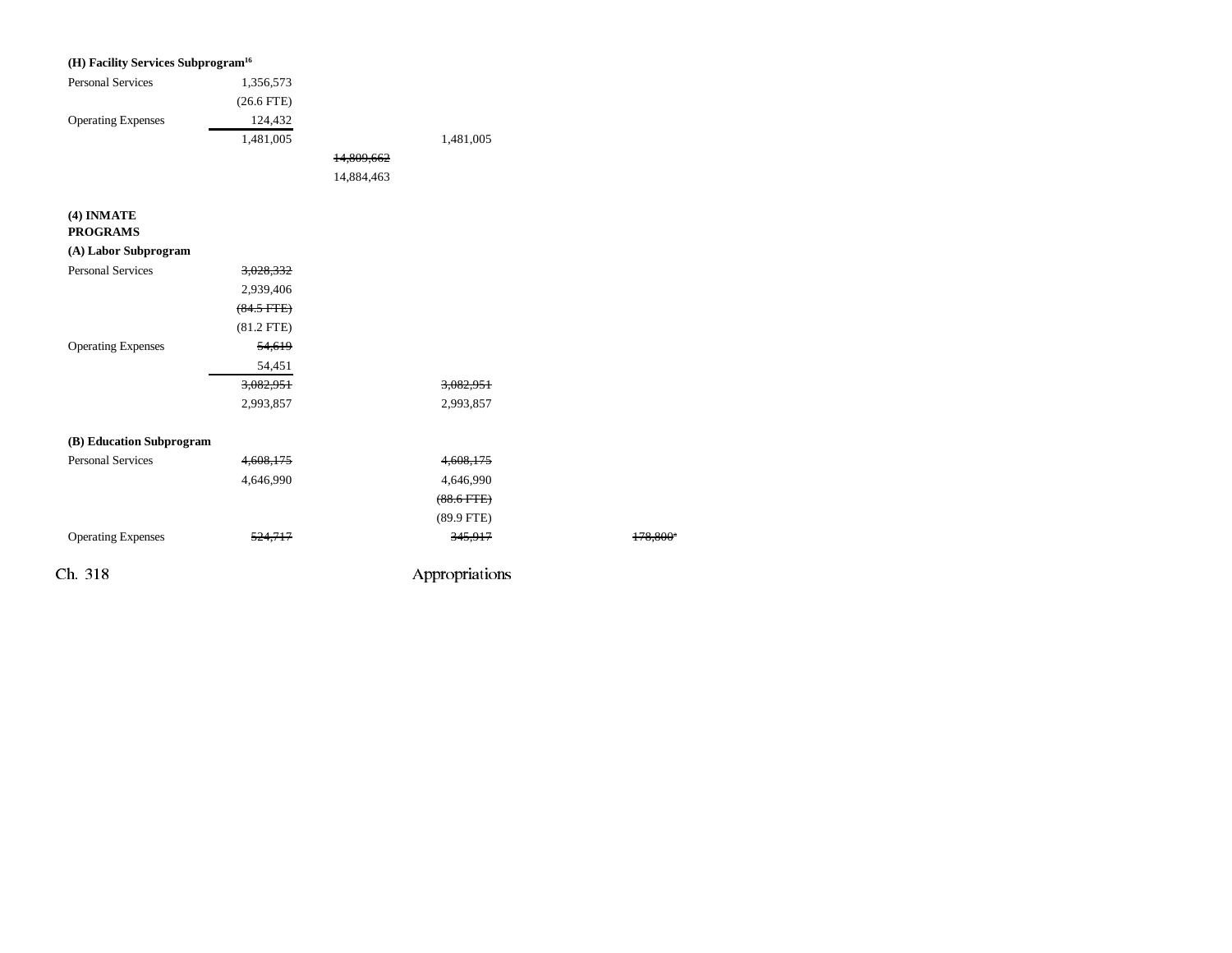|                          |                           |              | APPROPRIATION FROM            |                                                |                             |                                       |                         |  |
|--------------------------|---------------------------|--------------|-------------------------------|------------------------------------------------|-----------------------------|---------------------------------------|-------------------------|--|
|                          | ITEM &<br><b>SUBTOTAL</b> | <b>TOTAL</b> | <b>GENERAL</b><br><b>FUND</b> | <b>GENERAL</b><br><b>FUND</b><br><b>EXEMPT</b> | <b>CASH</b><br><b>FUNDS</b> | CASH<br><b>FUNDS</b><br><b>EXEMPT</b> | FEDERAL<br><b>FUNDS</b> |  |
|                          | \$                        | \$           | \$                            | \$                                             | \$                          | \$                                    | \$                      |  |
|                          |                           |              |                               |                                                |                             |                                       |                         |  |
|                          | 585,878                   |              | 327,078                       |                                                | $258,800^a$                 |                                       |                         |  |
| <b>Contract Services</b> | 3,180,726                 |              | 3,180,726                     |                                                |                             |                                       |                         |  |
|                          | 2,912,180                 |              | 2,912,180                     |                                                |                             |                                       |                         |  |
| <b>Education Grants</b>  | 285,523                   |              |                               |                                                |                             | $285,523(T)$ <sup>b</sup>             |                         |  |
|                          |                           |              |                               |                                                |                             | $(4.5$ FTE)                           |                         |  |
| <b>Vocational Grants</b> | 341,624                   |              |                               |                                                |                             | $341,624(T)$ <sup>c</sup>             |                         |  |
|                          | 8,940,765                 |              |                               |                                                |                             |                                       |                         |  |
|                          | 8,772,195                 |              |                               |                                                |                             |                                       |                         |  |

a This amount shall be from sales revenue from vocational programs.

<sup>b</sup> This amount shall be from the Department of Education.

c Of this amount, \$137,472 shall be from federal Job Training Act funds appropriated in the Department of Labor and Employment, and \$204,152 shall be from the Department of Higher Education, State Board for Community Colleges and Occupational Education.

#### **(C) Recreation Subprogram**

| Personal Services | 2,806,638             |
|-------------------|-----------------------|
|                   | 2,947,159             |
|                   | <del>(73.9 FTE)</del> |
|                   | $(77.4$ FTE)          |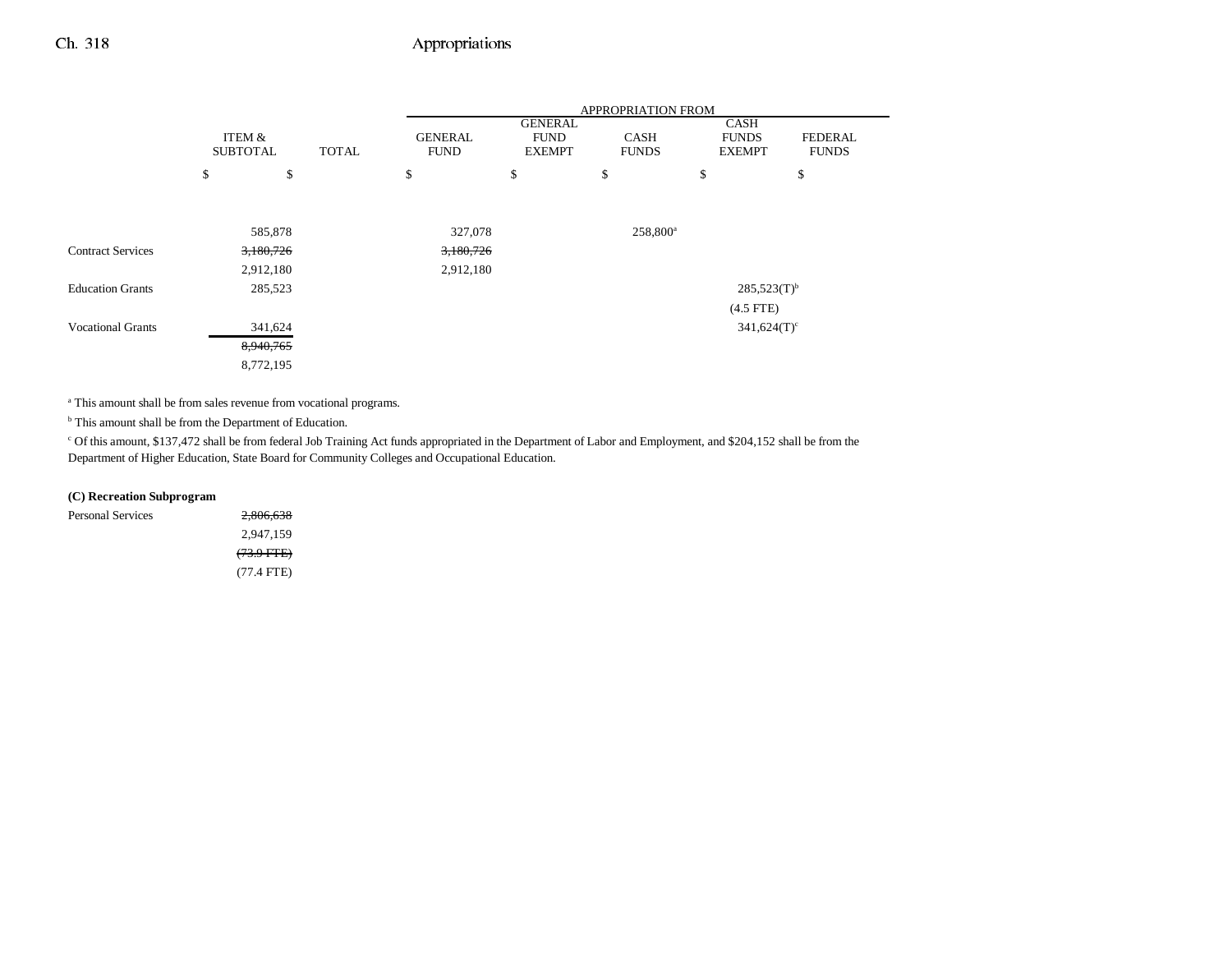| <b>Operating Expenses</b>                 | 55,099    |             |                   |                |
|-------------------------------------------|-----------|-------------|-------------------|----------------|
|                                           | 39,770    |             |                   |                |
| <b>CONTRACT SERVICES</b>                  | 235,610   |             |                   |                |
|                                           | 2,861,737 | 2,861,737   |                   |                |
|                                           | 3,222,539 | 3,222,539   |                   |                |
| (D) Drug and Alcohol Treatment Subprogram |           |             |                   |                |
| Personal Services                         | 199,704   | 199,704     |                   |                |
|                                           |           | $(4.0$ FTE) |                   |                |
| <b>Alcohol Treatment</b>                  |           |             |                   |                |
| $\rm{Program}^{17}$                       | 663,427   | 563,427     |                   | $100,000(T)^a$ |
|                                           | 666,085   | 566,085     |                   |                |
| Drug Treatment Program <sup>17</sup>      | 542,012   | 442,012     |                   | $100,000(T)^a$ |
| Drug Offender Surcharge                   |           |             |                   |                |
| Program                                   | 357,900   |             | $315,000^{\circ}$ | 42,900(T)      |
|                                           | 457,738   |             |                   | $142,738(T)^c$ |
|                                           |           |             | $(1.0$ FTE)       |                |
| <b>Contract Services</b>                  | 1,431,574 | 1,431,574   |                   |                |
|                                           | 1,441,355 | 1,441,355   |                   |                |
| <b>Treatment Grants</b>                   | 308,187   |             |                   | $308,187(T)^c$ |
|                                           | 3,502,804 |             |                   |                |
|                                           | 3,615,081 |             |                   |                |

a These amounts shall be from the Department of Human Services, Health and Rehabilitation Services, Alcohol and Drug Abuse Division.

<sup>b</sup> This amount shall be from the Drug Offender Surcharge Fund pursuant to Section 18-19-103, C.R.S.

c These amounts shall be from federal funds appropriated in the Department of Public Safety, Division of Criminal Justice.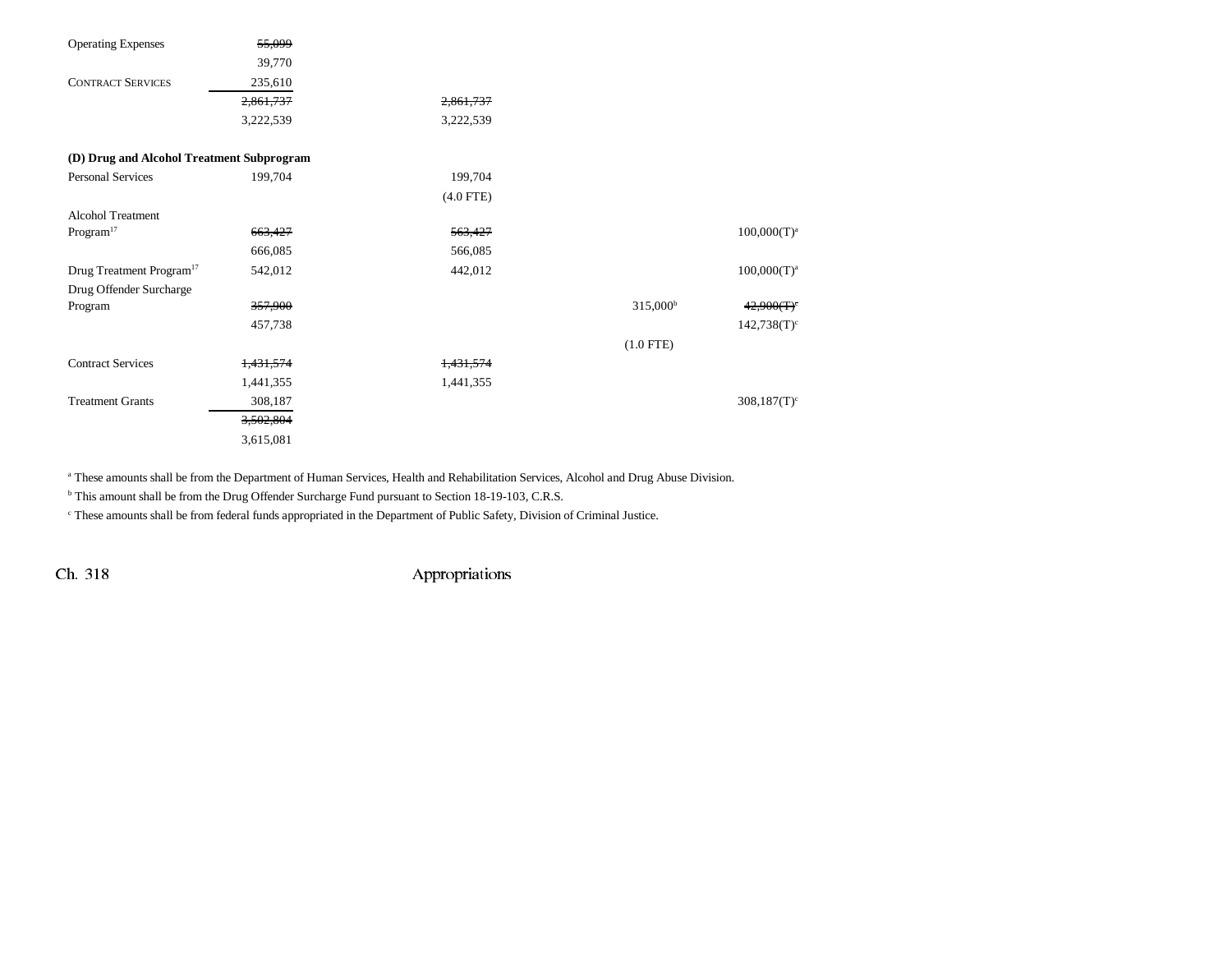|                                       |                           |              |                               |                                                | APPROPRIATION FROM          |                                       |                                |
|---------------------------------------|---------------------------|--------------|-------------------------------|------------------------------------------------|-----------------------------|---------------------------------------|--------------------------------|
|                                       | ITEM &<br><b>SUBTOTAL</b> | <b>TOTAL</b> | <b>GENERAL</b><br><b>FUND</b> | <b>GENERAL</b><br><b>FUND</b><br><b>EXEMPT</b> | <b>CASH</b><br><b>FUNDS</b> | CASH<br><b>FUNDS</b><br><b>EXEMPT</b> | <b>FEDERAL</b><br><b>FUNDS</b> |
|                                       | $\$$<br>$\mathbb{S}$      |              | \$                            | \$                                             | \$                          | \$                                    | \$                             |
| (E) Sex Offender Treatment Subprogram |                           |              |                               |                                                |                             |                                       |                                |
| <b>Personal Services</b>              | 1,181,696                 |              |                               |                                                |                             |                                       |                                |
|                                       | $(24.2$ FTE)              |              |                               |                                                |                             |                                       |                                |
| <b>Operating Expenses</b>             | 271,354                   |              |                               |                                                |                             |                                       |                                |
|                                       | 1,453,050                 |              | 1,453,050                     |                                                |                             |                                       |                                |
| (F) Volunteers Subprogram             |                           |              |                               |                                                |                             |                                       |                                |
| <b>Personal Services</b>              | 261,649                   |              |                               |                                                |                             |                                       |                                |
|                                       | $(6.0$ FTE)               |              |                               |                                                |                             |                                       |                                |
| <b>Operating Expenses</b>             | 19,800                    |              |                               |                                                |                             |                                       |                                |
|                                       | 281,449                   |              | 281,449                       |                                                |                             |                                       |                                |
|                                       |                           | 20,122,756   |                               |                                                |                             |                                       |                                |
|                                       |                           | 20,338,171   |                               |                                                |                             |                                       |                                |
| (5) COMMUNITY SERVICES                |                           |              |                               |                                                |                             |                                       |                                |
| (A) Parole                            |                           |              |                               |                                                |                             |                                       |                                |
| <b>Personal Services</b>              | 3,347,642                 |              |                               |                                                |                             |                                       |                                |
|                                       | $(73.5$ FTE)              |              |                               |                                                |                             |                                       |                                |
|                                       |                           |              |                               |                                                |                             |                                       |                                |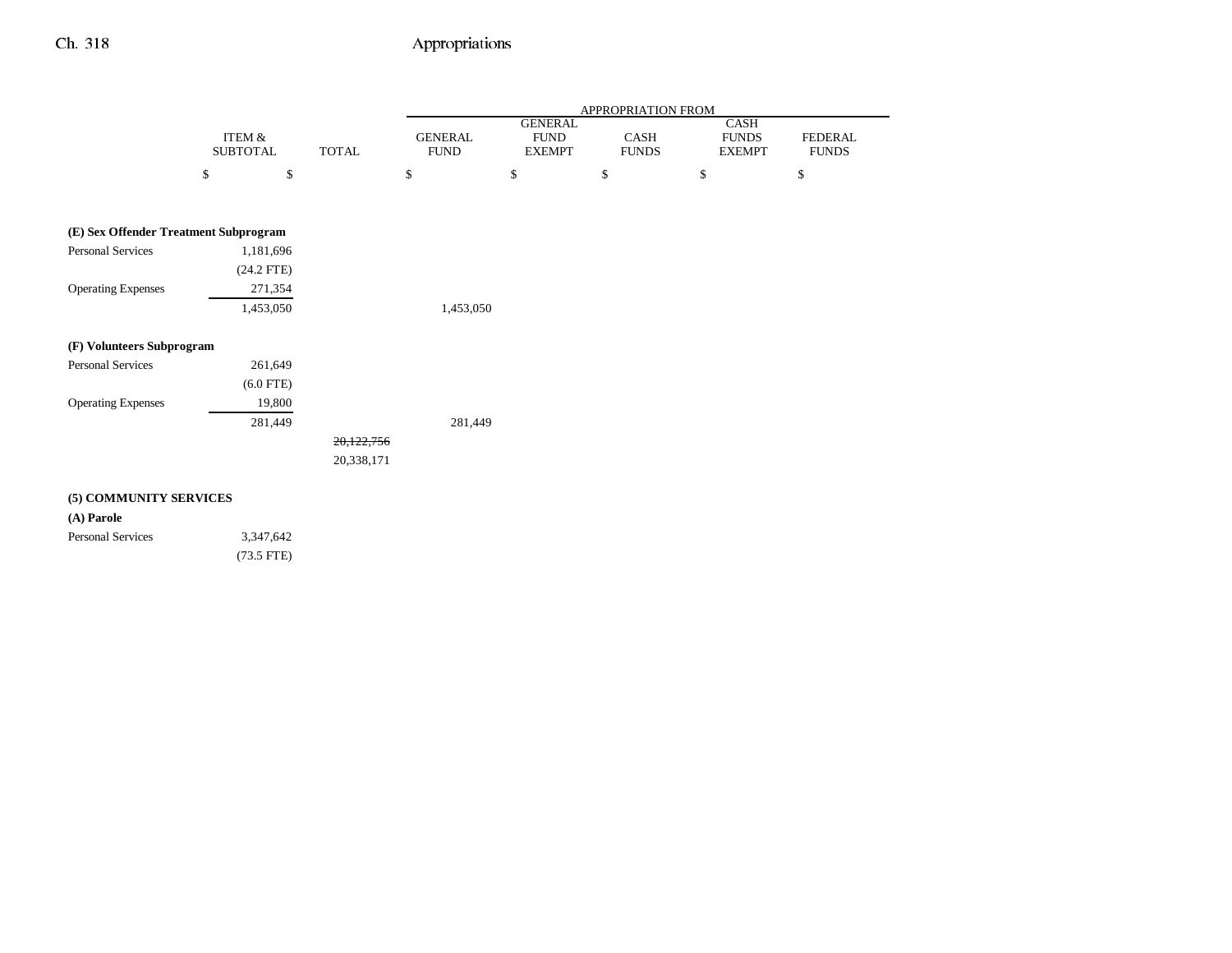| <b>Operating Expenses</b>                      | <del>671,590</del> |                |
|------------------------------------------------|--------------------|----------------|
|                                                | 650,290            |                |
| Post-Parole Transitional                       |                    |                |
| <b>Release Facility</b>                        | 110,000            |                |
|                                                | 4,129,232          | 4,129,232      |
|                                                | 4,107,932          | 4,107,932      |
| (B) Parole Intensive Supervision Subprogram    |                    |                |
| <b>Personal Services</b>                       | 1,227,392          |                |
|                                                | $(31.0$ FTE)       |                |
| <b>Operating Expenses</b>                      | 639,681            |                |
|                                                | 628,881            |                |
| Non-residential Services                       | 651,682            |                |
| Home Detention                                 | 73,000             |                |
|                                                | 2,591,755          | 2,591,755      |
|                                                | 2,580,955          | 2,580,955      |
| (C) Community Intensive Supervision Subprogram |                    |                |
| <b>Personal Services</b>                       | 579,606            |                |
|                                                | $(15.7$ FTE)       |                |
| <b>Operating Expenses</b>                      | 1,512,989          |                |
|                                                | 2,092,595          | 2,092,595      |
| (D) Community Supervision Subprogram           |                    |                |
| <b>Personal Services</b>                       | 1,221,212          | 1,221,212      |
|                                                |                    | $(26.5$ FTE)   |
| <b>Operating Expenses</b>                      | 56,456             | 56,456         |
| Ch. 318                                        |                    | Appropriations |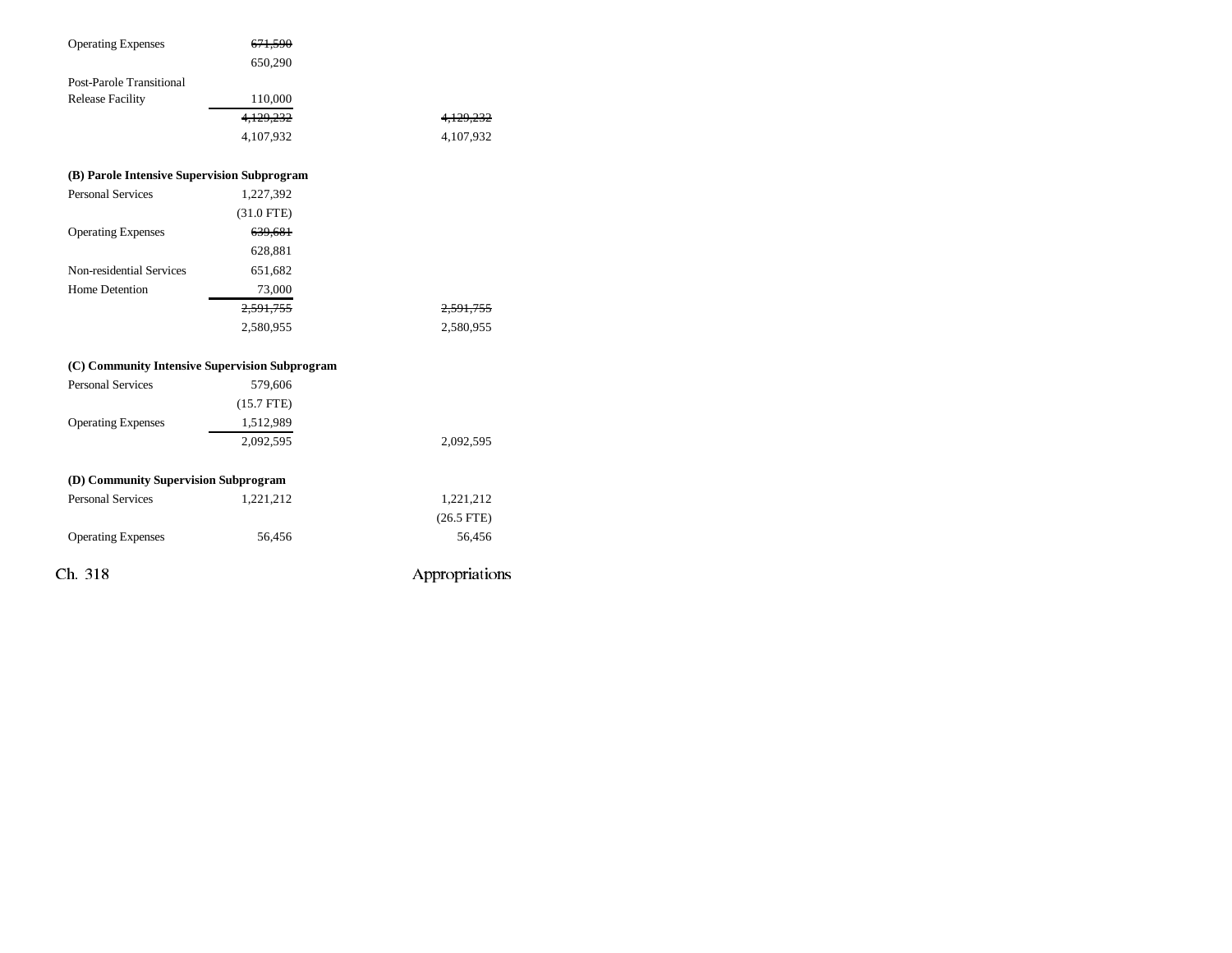|                              |                 |    |              | APPROPRIATION FROM |               |              |                 |                |
|------------------------------|-----------------|----|--------------|--------------------|---------------|--------------|-----------------|----------------|
|                              | ITEM &          |    |              | <b>GENERAL</b>     |               |              | <b>CASH</b>     |                |
|                              |                 |    |              | <b>GENERAL</b>     | <b>FUND</b>   | <b>CASH</b>  | <b>FUNDS</b>    | <b>FEDERAL</b> |
|                              | <b>SUBTOTAL</b> |    | <b>TOTAL</b> | <b>FUND</b>        | <b>EXEMPT</b> | <b>FUNDS</b> | <b>EXEMPT</b>   | <b>FUNDS</b>   |
|                              | \$              | \$ |              | \$                 | \$            | \$           | \$              | \$             |
|                              |                 |    |              |                    |               |              |                 |                |
| YOS Phases II and III        |                 |    |              |                    |               |              |                 |                |
| Aftercare                    | 1,381,725       |    |              | 1,381,725          |               |              |                 |                |
|                              | 1,789,082       |    |              | 1,789,082          |               |              |                 |                |
|                              |                 |    |              | $(5.5$ FTE)        |               |              |                 |                |
| Community Mental Health      |                 |    |              |                    |               |              |                 |                |
| Services                     | 84,200          |    |              | 84,200             |               |              |                 |                |
| <b>Contract Services for</b> |                 |    |              |                    |               |              |                 |                |
| <b>Fugitive Returns</b>      | 32,475          |    |              |                    |               |              | $32,475(T)^{a}$ |                |
|                              | 2,776,068       |    |              |                    |               |              |                 |                |
|                              | 3,183,425       |    |              |                    |               |              |                 |                |

<sup>a</sup> This amount shall be from the Department of Public Safety, Division of Criminal Justice.

11,589,650 11,964,907

### **(6) PAROLE BOARD**

Personal Services 651,731 (13.5 FTE)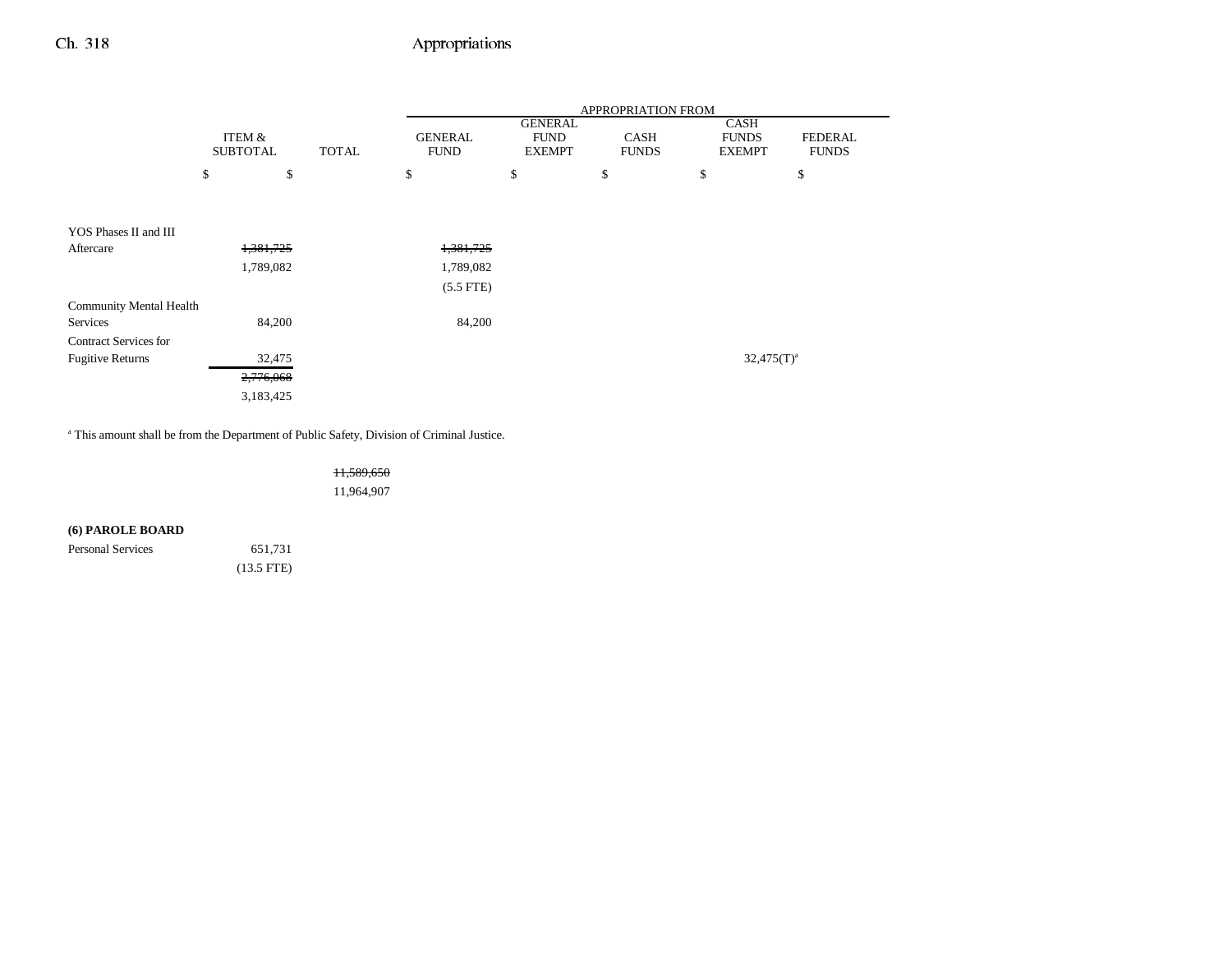| <b>Operating Expenses</b>                 | 84,388        |            |         |                         |
|-------------------------------------------|---------------|------------|---------|-------------------------|
| <b>Contract Services</b>                  | 6,692         |            |         |                         |
|                                           |               | 742,811    | 742,811 |                         |
| (7) CORRECTIONAL INDUSTRIES <sup>18</sup> |               |            |         |                         |
| Personal Services                         | 6,037,571     |            |         |                         |
|                                           | $(147.0$ FTE) |            |         |                         |
| <b>Operating Expenses</b>                 | 4,692,329     |            |         |                         |
| <b>Raw Materials</b>                      | 14,132,828    |            |         |                         |
| Inmate Pay                                | 1,858,142     |            |         |                         |
| Capital Outlay                            | 1,274,200     |            |         |                         |
| Lease Purchase                            | 1,449,056     |            |         |                         |
| <b>Indirect Cost Assessment</b>           | 390,809       |            |         |                         |
|                                           |               | 29,834,935 |         | 29,834,935 <sup>a</sup> |

<sup>a</sup> Of this amount, \$16,707,563(T) is estimated to be from sales to other state agencies, \$7,892,412 is estimated to be from sales to nonstate entities, \$5,216,960(T) is estimated to be from the Department of Revenue for the purchase of license plates, and \$18,000 is estimated to be from the Land Improvement Fund.

### **(8) CANTEEN OPERATION** Personal Services 650,842 (17.2 FTE) Operating Expenses 6,235,862 Inmate Pay 28,200 Indirect Cost Assessment 44,454 6,959,358 6,959,358a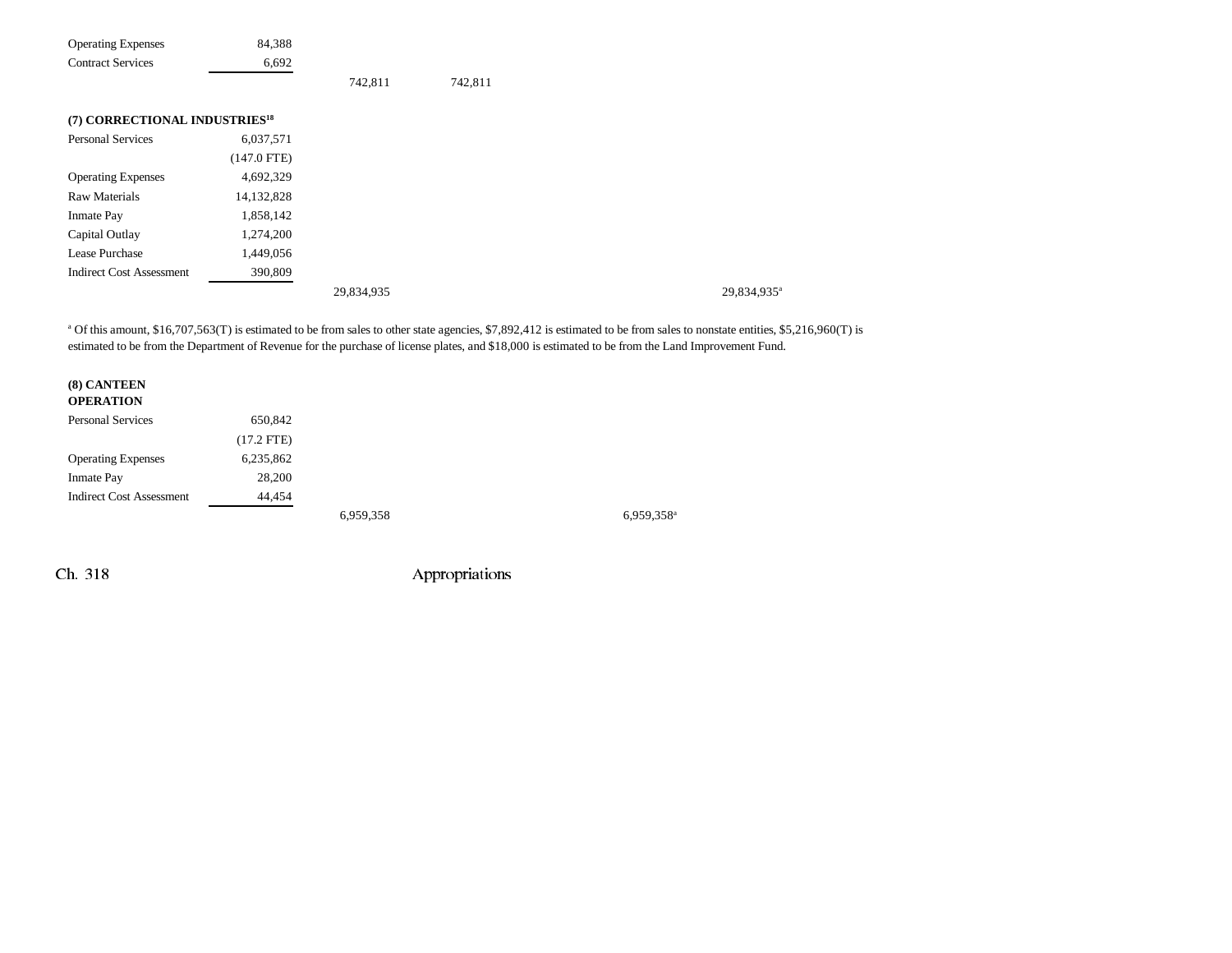|                 |       | APPROPRIATION FROM |                |              |               |                |  |
|-----------------|-------|--------------------|----------------|--------------|---------------|----------------|--|
|                 |       |                    | <b>GENERAL</b> |              | CASH          |                |  |
| ITEM &          |       | GENERAL            | <b>FUND</b>    | CASH         | <b>FUNDS</b>  | <b>FEDERAL</b> |  |
| <b>SUBTOTAL</b> | TOTAL | <b>FUND</b>        | <b>EXEMPT</b>  | <b>FUNDS</b> | <b>EXEMPT</b> | <b>FUNDS</b>   |  |
| \$              |       |                    |                |              |               |                |  |

a This amount shall be from sales revenues of the Canteen Operation.

#### **TOTALS PART II**

| $(CORRECTIONS)^{2,3,4}$ | 022761226<br>3337.012.300 | <del>\$290,659,587</del> | \$7,601,624 | 0.221551008<br>333.133.187 | $P \subset 10500$<br>30,175,700 |
|-------------------------|---------------------------|--------------------------|-------------|----------------------------|---------------------------------|
|                         | \$343,463,657             | \$296,216,651            | \$7,681,624 | $$33,303,630^a$            | \$6,261,752                     |

<sup>a</sup> Of this amount,  $\frac{$23,775,813}{$23,875,651}$  contains a (T) notation.

**FOOTNOTES** -- The following statements are referenced to the numbered footnotes throughout section 2.

- 2 (Governor lined through this provision. See L. 97, p. 2030.)
- 3 All Departments, Totals -- The General Assembly requests that copies of all reports requested in other footnotes contained in this act be delivered to the Joint Budget Committee and the majority and minority leadership in each house of the General Assembly.
- 4(Governor lined through this provision. See L. 97, p. 2030.)
- 5Department of Corrections, Management, Executive Director's Office Subprogram -- It is the intent of the General Assembly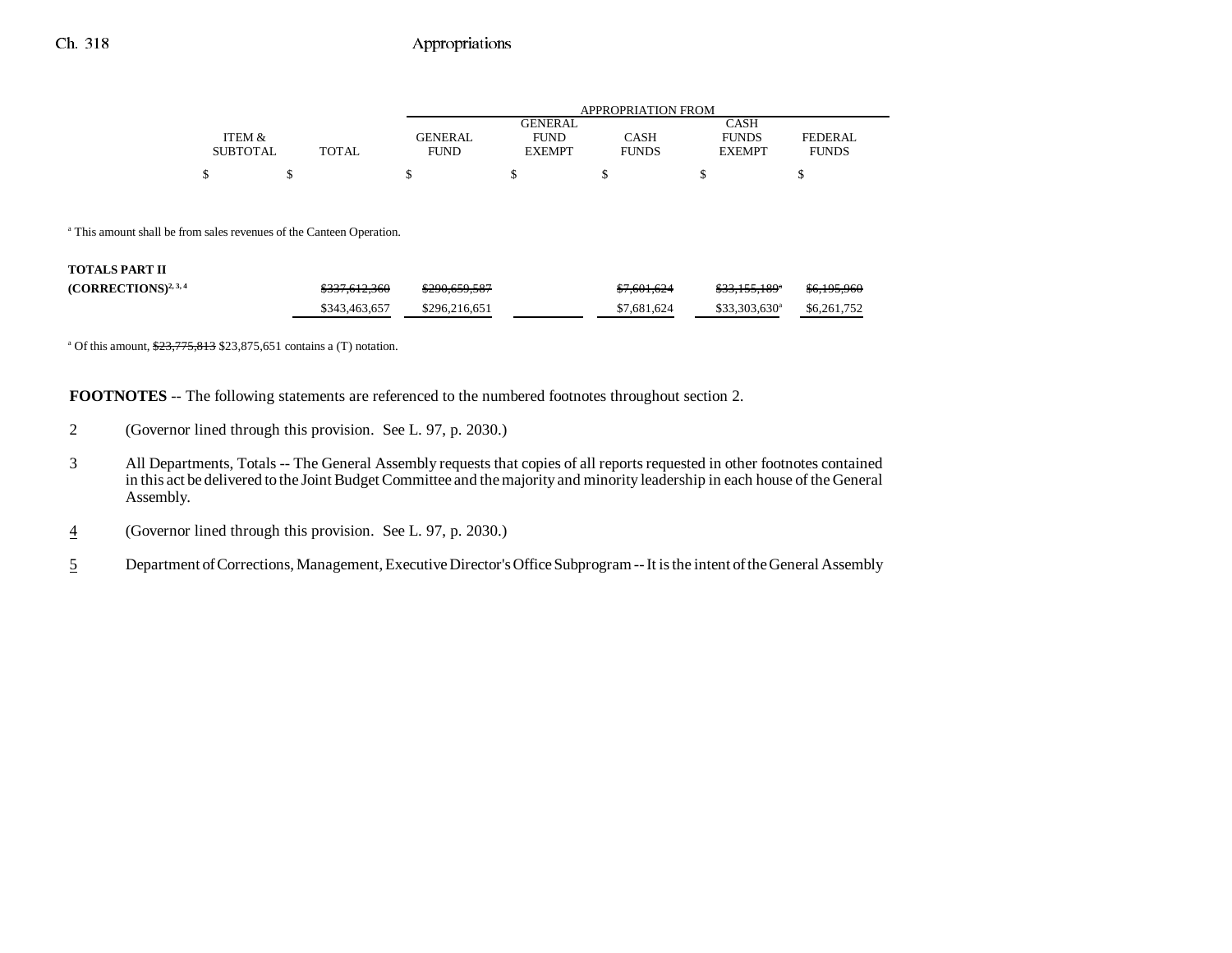that the Department of Corrections perform a climate survey with regard to race and gender discrimination within the Department. The Department should report the results of the survey to the Joint Budget Committee by January 1, 1998.

- 6 Department of Corrections, Management, Executive Director's Office Subprogram; Department of Human Services, Division of Youth Corrections, and Health and Rehabilitation Services, Alcohol and Drug Abuse Division; Judicial Department, Probation and Related Services; and Department of Public Safety, Division of Criminal Justice -- It is the intent of the General Assembly that state criminal justice agencies involved in multi-agency programs requiring separate appropriations to each agency designate one lead agency to be responsible for submitting a comprehensive annual budget request for such programs to the Joint Budget Committee. Each agency must still submit its portion of such request with its own budget document.
- 7(Governor lined through this provision. See L. 97, p. 2031.)
- 8(Governor lined through this provision. See L. 97, p. 2031.)
- 9 Department of Corrections, Management, Jail Backlog Subprogram, Payments to House State Prisoners in Private Facilities -- It is the intent of the General Assembly that funds in this line item be used to contract with Bent County, Colorado, for housing up to 695 inmates under the jurisdiction of the Department and with Huerfano County, Colorado, for housing up to 665 inmates under the jurisdiction of the Department in the county-operated detention facilities. The contracts with Bent County and Huerfano County shall be subject to annual review and possible termination depending on bed space needs for the state in any future year. The Department should not consider the Bent County and Huerfano County beds as permanent capacity for the Department.
- 10 (Governor lined through this provision. See L. 97, p. 2032.)
- 11 (Governor lined through this provision. See L. 97, p. 2033.)
- 12 Department of Corrections, Institutions, Utilities Subprogram -- The Department of Corrections is requested to continue the energy management program designed to reduce overall energy consumption in the department's facilities. Up to \$100,000 of the department's utility appropriation may be for this program and a portion of these funds may be used to hire